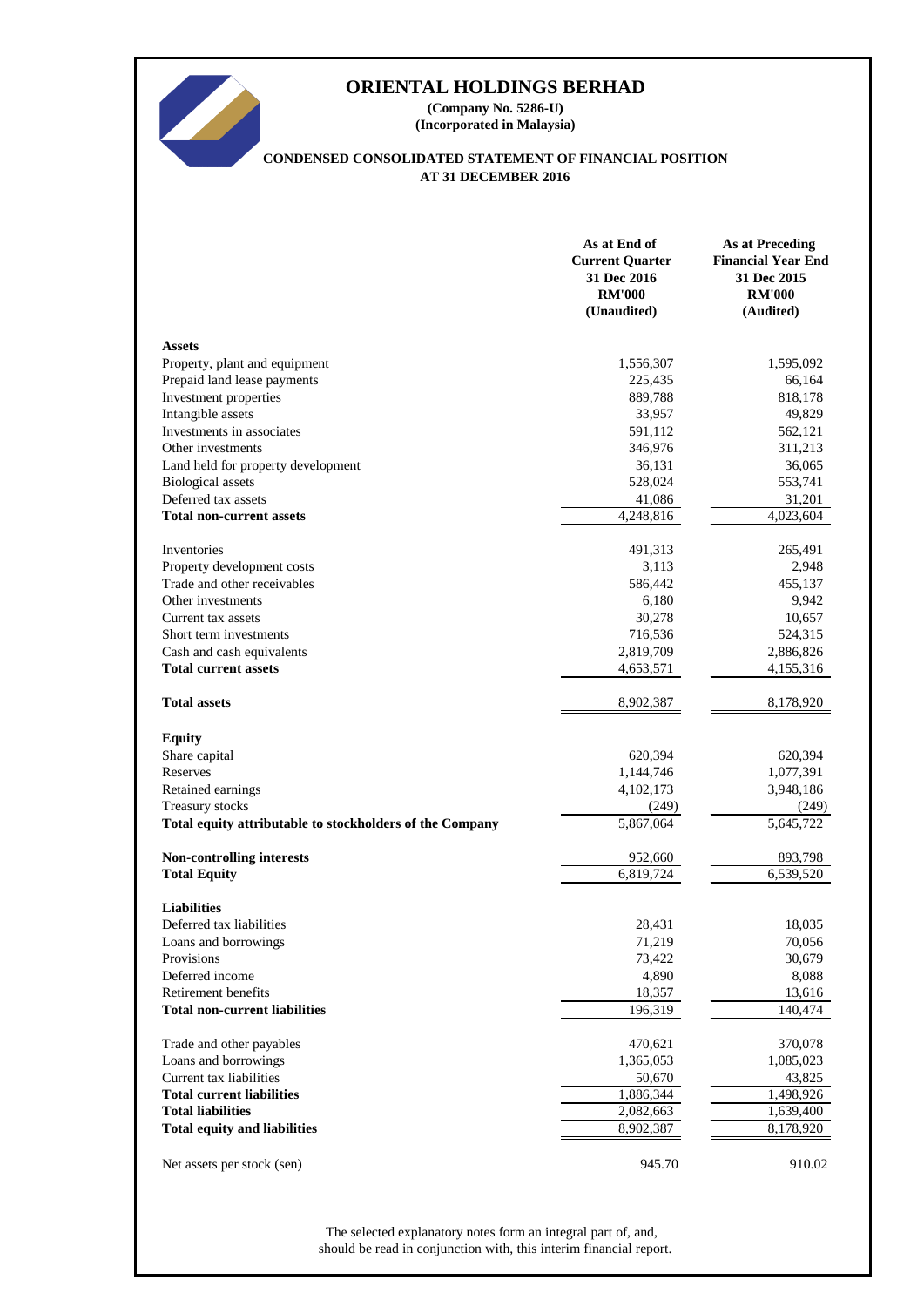|                                                                        | <b>Individual Quarter</b>                                                        |                                                                             | <b>Cumulative Quarters</b>                                                                                 |                                                                                                     |  |  |
|------------------------------------------------------------------------|----------------------------------------------------------------------------------|-----------------------------------------------------------------------------|------------------------------------------------------------------------------------------------------------|-----------------------------------------------------------------------------------------------------|--|--|
|                                                                        | <b>Current</b><br>Year<br>Quarter<br>31 Dec 2016<br><b>RM'000</b><br>(Unaudited) | Preceding<br>Year<br>Quarter<br>31 Dec 2015<br><b>RM'000</b><br>(Unaudited) | <b>Current Year</b><br><b>To Date</b><br>(Four quarters to<br>31 Dec 2016)<br><b>RM'000</b><br>(Unaudited) | <b>Preceding Year</b><br>To Date<br>(Four quarters to<br>31 Dec 2015)<br><b>RM'000</b><br>(Audited) |  |  |
| Revenue                                                                | 1,864,641                                                                        | 1,238,527                                                                   | 5,537,763                                                                                                  | 4,380,163                                                                                           |  |  |
| <b>Results from operating activities</b>                               | 284,283                                                                          | 122,410                                                                     | 369,374                                                                                                    | 316,896                                                                                             |  |  |
| Finance costs                                                          | (7,539)                                                                          | (5,040)                                                                     | (16,594)                                                                                                   | (12, 637)                                                                                           |  |  |
| Share of profits/ (loss) after tax and minority interest of associates | 15,480                                                                           | (3,935)                                                                     | 33,438                                                                                                     | 54,867                                                                                              |  |  |
| <b>Profit before taxation</b>                                          | 292,224                                                                          | 113,435                                                                     | 386,218                                                                                                    | 359,126                                                                                             |  |  |
| Income tax expenses                                                    | (41,705)                                                                         | (15, 407)                                                                   | (88, 252)                                                                                                  | (75, 858)                                                                                           |  |  |
| Profit from continuing operations                                      | 250,519                                                                          | 98,028                                                                      | 297,966                                                                                                    | 283,268                                                                                             |  |  |
| Other comprehensive income/ (expense), net of tax                      |                                                                                  |                                                                             |                                                                                                            |                                                                                                     |  |  |
| Remeasurement of defined benefit liability                             | 87                                                                               | (614)                                                                       | 87                                                                                                         | (614)                                                                                               |  |  |
| Foreign currency translation differences for foreign operations        | 102,901                                                                          | 22,429                                                                      | 80,553                                                                                                     | 445,044                                                                                             |  |  |
| Fair value of available-for-sale financial assets                      | 21,609                                                                           | (18, 189)                                                                   | 12,727                                                                                                     | (22,985)                                                                                            |  |  |
| Share of other comprehensive expense of equity accounted associates    | (569)                                                                            | (107)                                                                       | (533)                                                                                                      | (397)                                                                                               |  |  |
| Other comprehensive income for the period, net of tax                  | 124,028                                                                          | 3,519                                                                       | 92,834                                                                                                     | 421,048                                                                                             |  |  |
| Total comprehensive income for the period                              | 374,547                                                                          | 101,547                                                                     | 390,800                                                                                                    | 704,316                                                                                             |  |  |
| Profit attributable to:                                                |                                                                                  |                                                                             |                                                                                                            |                                                                                                     |  |  |
| Stockholders of the Company                                            | 154,085                                                                          | 82,697                                                                      | 277,912                                                                                                    | 272,478                                                                                             |  |  |
| Non-controlling interests                                              | 96,434                                                                           | 15,331                                                                      | 20,054                                                                                                     | 10,790                                                                                              |  |  |
| Profit for the period                                                  | 250,519                                                                          | 98,028                                                                      | 297,966                                                                                                    | 283,268                                                                                             |  |  |
| Total comprehensive income attributable to:                            |                                                                                  |                                                                             |                                                                                                            |                                                                                                     |  |  |
| Stockholders of the Company                                            | 257,453                                                                          | 70,992                                                                      | 345,414                                                                                                    | 662,538                                                                                             |  |  |
| Non-controlling interests                                              | 117,094                                                                          | 30,555                                                                      | 45,386                                                                                                     | 41,778                                                                                              |  |  |
| Total comprehensive income for the period                              | 374,547                                                                          | 101,547                                                                     | 390,800                                                                                                    | 704,316                                                                                             |  |  |





# **ORIENTAL HOLDINGS BERHAD**

**(Company No. 5286-U) (Incorporated in Malaysia)**

# **CONDENSED CONSOLIDATED STATEMENT OF PROFIT OR LOSS AND OTHER COMPREHENSIVE INCOME FOR THE YEAR ENDED 31 DECEMBER 2016**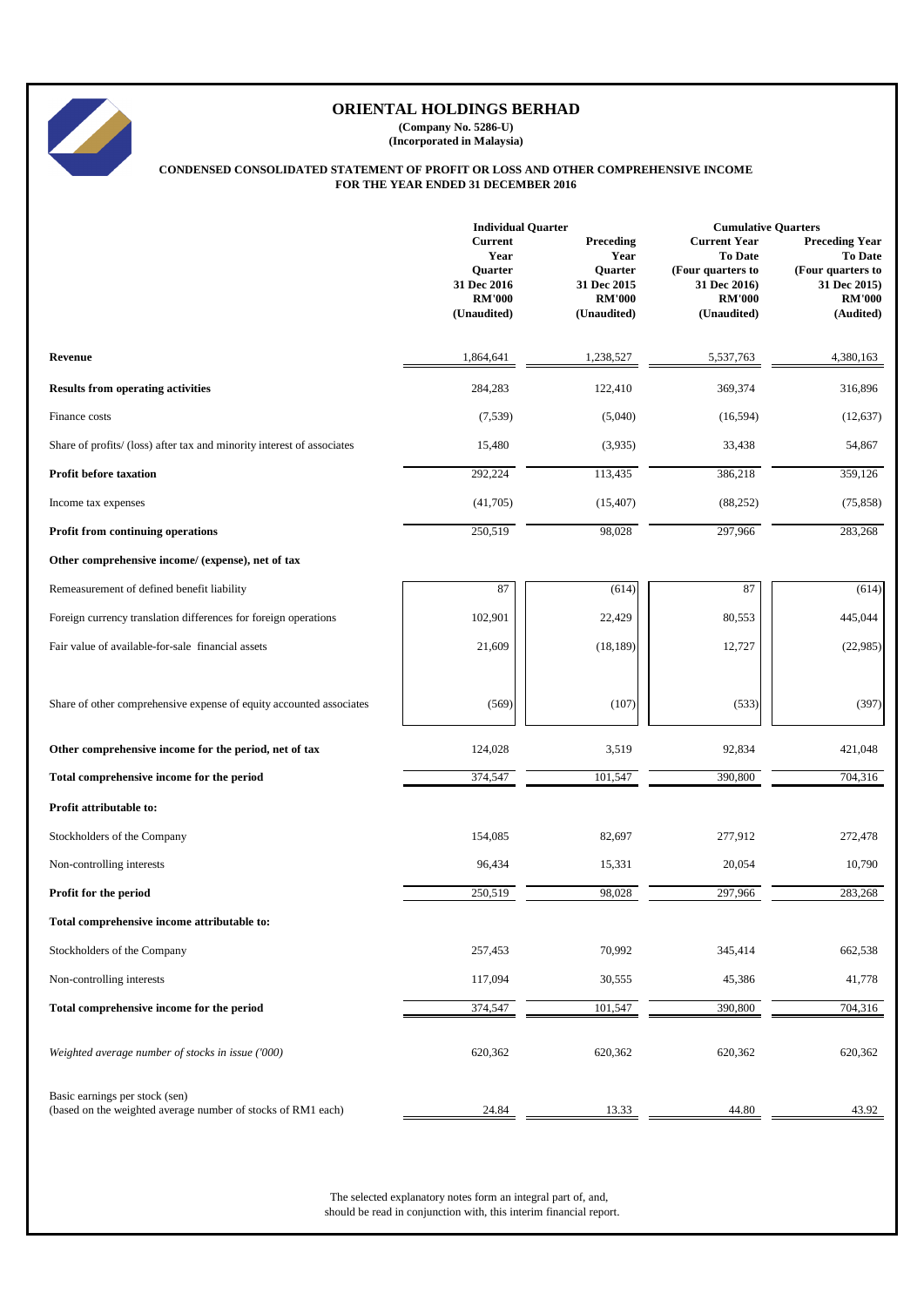# **Current Preceding Current Year Preceding Year<br>
<b>Preceding Year Preceding Year Preceding Year Property** To Date **Year Year To Date To Date Quarter Quarter (Four quarters to (Four quarters to 31 Dec 2016 31 Dec 2015 31 Dec 2016) 31 Dec 2015) RM'000 RM'000 RM'000 RM'000 (Unaudited) (Unaudited) (Unaudited) (Audited)** Included in the Total Comprehensive Income for the period are the followings : Interest income (20,640) (27,357) (83,914) (81,812) Other income including investment income (30,803) (852) (85,592) (37,558) Interest expense 12,637 5,040 16,594 12,637 Depreciation and amortisation 37,671 34,019 133,309 120,931 (Reversal of impairment loss)/ Impairment loss on receivables (103) 437 (900) 952 Write down of inventories 15,375 40 15,075 1,840 (Gain)/Loss on disposal of quoted/ unquoted investments (544) (12,245) 686 (11,990) Loss/(Gain) on disposal of property, plant and equipment 14,192 (2,985) 15,925 (88) Impairment loss/ (Reversal of impairment loss) on assets 17,458 19,951 18,591 14,125 Unrealised foreign exchange (gain)/loss (158,976) (45,428) 10,619 31,660 Realised foreign exchange (gain)/loss (9,913) 20,595 (2,086) 20,694 The selected explanatory notes form an integral part of, and, should be read in conjunction with, this interim financial report. **ORIENTAL HOLDINGS BERHAD (Company No. 5286-U) (Incorporated in Malaysia) CONDENSED CONSOLIDATED STATEMENT OF PROFIT OR LOSS AND OTHER COMPREHENSIVE INCOME FOR THE YEAR ENDED 31 DECEMBER 2016 Individual Quarter Cumulative Quarters**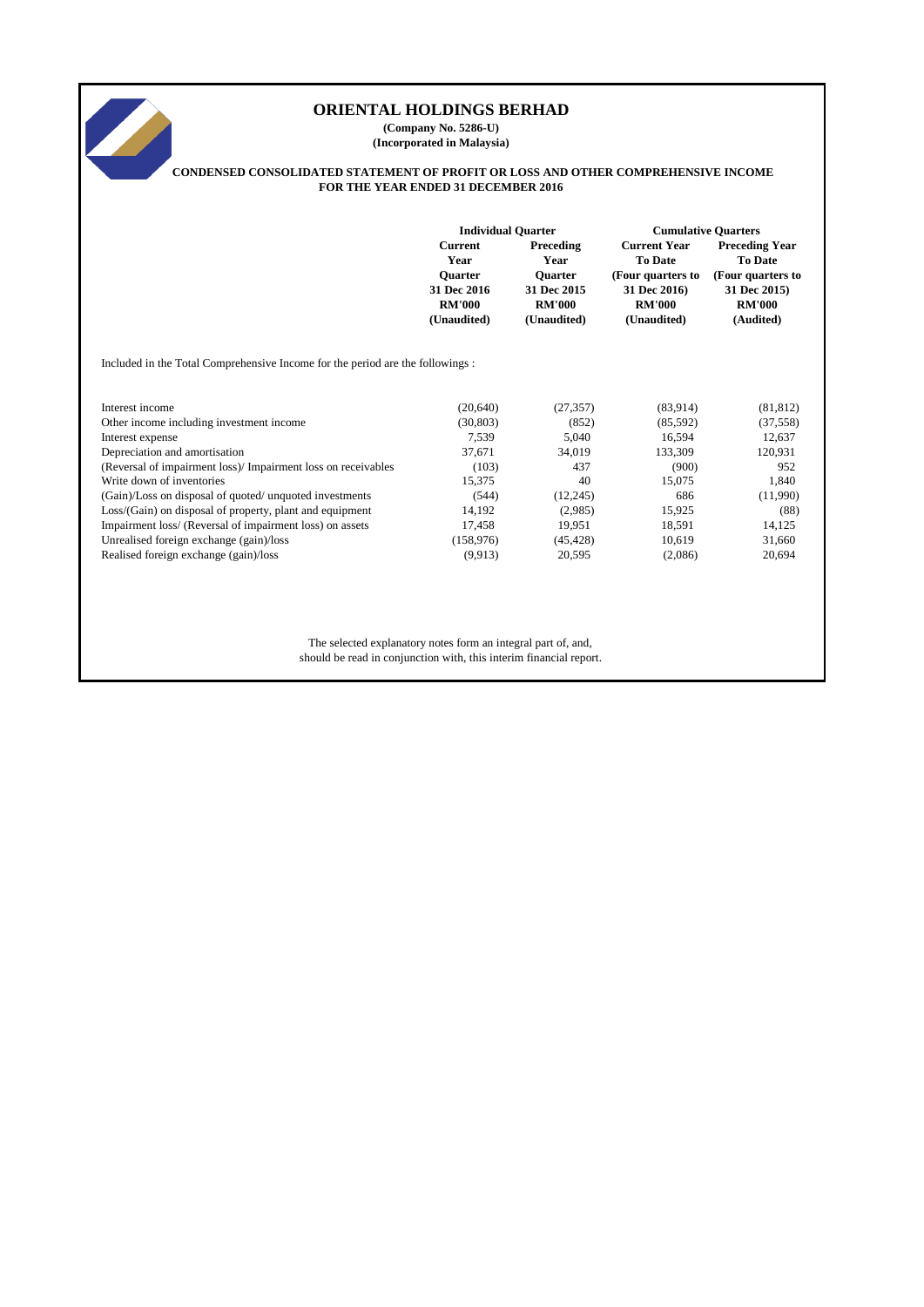|                                                                                                               |                         |                                 |        |                                       | <b>ORIENTAL HOLDINGS BERHAD</b><br>(Company No. 5286-U)<br>(Incorporated in Malaysia)        |                                                       |              |                  |                             |                    |                          |                              |                        |
|---------------------------------------------------------------------------------------------------------------|-------------------------|---------------------------------|--------|---------------------------------------|----------------------------------------------------------------------------------------------|-------------------------------------------------------|--------------|------------------|-----------------------------|--------------------|--------------------------|------------------------------|------------------------|
|                                                                                                               |                         |                                 |        |                                       | CONDENSED CONSOLIDATED STATEMENT OF CHANGES IN EQUITY<br>FOR THE YEAR ENDED 31 DECEMBER 2016 |                                                       |              |                  |                             |                    |                          |                              |                        |
|                                                                                                               |                         |                                 |        |                                       | <b>Attributable to stockholders of the Company</b>                                           |                                                       |              |                  |                             |                    |                          |                              |                        |
|                                                                                                               |                         |                                 |        |                                       | Non-distributable                                                                            | Capital                                               | <b>Asset</b> |                  | <b>Distributable</b>        |                    |                          |                              |                        |
|                                                                                                               | <b>Share</b><br>capital | <b>Share</b><br>premium reserve |        | <b>Capital Translation</b><br>reserve | reserve                                                                                      | Fair value redemption revaluation Treasury<br>reserve | reserve      | stocks           | <b>Retained</b><br>earnings | Capital<br>reserve | <b>Total</b>             | Non-controlling<br>interests | <b>Total</b><br>equity |
| In thousands of RM                                                                                            |                         |                                 |        |                                       |                                                                                              |                                                       |              |                  |                             |                    |                          |                              |                        |
| At 1 January 2015                                                                                             | 620,394                 | 1,099                           | 1,073  | 545,892                               | 98,185                                                                                       | 68                                                    | 474          | (249)            | 3,800,072                   | 40,248             | 5,107,256                | 849,048                      | 5,956,304              |
| Remeasurement of defined benefit liability                                                                    |                         |                                 |        |                                       | $\overline{\phantom{a}}$                                                                     |                                                       |              |                  | (292)                       |                    | (292)                    | (322)                        | (614)                  |
| Foreign currency translation differences for                                                                  |                         |                                 |        |                                       |                                                                                              |                                                       |              |                  |                             |                    |                          |                              |                        |
| foreign operations                                                                                            |                         |                                 |        | 412,257                               |                                                                                              |                                                       |              |                  |                             |                    | 412,257                  | 32,787                       | 445,044                |
| Fair value of available-for-sale financial assets                                                             |                         |                                 |        | $\sim$                                | (21,508)                                                                                     |                                                       |              |                  |                             |                    | (21,508)                 | (1, 477)                     | (22,985)               |
| Share of other comprehensive expense of equity accounted                                                      |                         |                                 |        |                                       |                                                                                              |                                                       |              |                  |                             |                    |                          |                              |                        |
| associates                                                                                                    |                         |                                 |        |                                       | (397)                                                                                        |                                                       |              |                  |                             |                    | (397)                    |                              | (397)                  |
| Total other comprehensive income/(expense) for the year                                                       |                         |                                 |        | 412,257                               | (21,905)                                                                                     |                                                       |              |                  | (292)                       |                    | 390,060                  | 30,988                       | 421,048                |
| Profit for the year<br>Total comprehensive income/ (expense) for the year                                     |                         |                                 |        | 412,257                               | (21,905)                                                                                     |                                                       |              |                  | 272,478<br>272,186          |                    | 272,478<br>662,538       | 10,790                       | 283,268<br>704,316     |
| Dividends to stockholders                                                                                     |                         | $\overline{\phantom{a}}$        |        |                                       |                                                                                              |                                                       |              | $\sim$<br>$\sim$ | (124,072)                   |                    | (124,072)                | 41,778<br>$\sim$             | (124, 072)             |
| Dividends paid to non-controllng interests                                                                    |                         |                                 |        |                                       |                                                                                              |                                                       |              |                  |                             |                    | $\overline{\phantom{a}}$ | (11, 114)                    | (11, 114)              |
| Acquisition of a subsidiary                                                                                   |                         |                                 |        |                                       |                                                                                              |                                                       |              |                  |                             |                    |                          | (21, 879)                    | (21,879)               |
| Liquidation of a subsidiary                                                                                   |                         |                                 |        |                                       |                                                                                              |                                                       |              |                  |                             |                    |                          | (4,013)                      | (4,013)                |
| Share issued to non-controlling interests                                                                     |                         |                                 |        |                                       |                                                                                              |                                                       |              |                  |                             |                    |                          | 39,978                       | 39,978                 |
| Total distribution to owners                                                                                  |                         |                                 | $\sim$ | $\sim$                                | $\overline{\phantom{a}}$                                                                     | $\sim$                                                |              | $\sim$           | (124, 072)                  | $\sim$             | (124, 072)               | 2,972                        | (121, 100)             |
| At 31 December 2015                                                                                           | 620,394                 | 1,099                           | 1,073  | 958,149                               | 76,280                                                                                       | 68                                                    | 474          | (249)            | 3,948,186                   | 40,248             | 5,645,722                | 893,798                      | 6,539,520              |
|                                                                                                               |                         |                                 |        |                                       |                                                                                              |                                                       |              |                  |                             |                    |                          |                              |                        |
| In thousands of RM                                                                                            |                         |                                 |        |                                       |                                                                                              |                                                       |              |                  |                             |                    |                          |                              |                        |
| At 1 January 2016                                                                                             | 620,394                 | 1,099                           | 1,073  | 958,149                               | 76,280                                                                                       | 68                                                    | 474          | (249)            | 3,948,186                   | 40,248             | 5,645,722                | 893,798                      | 6,539,520              |
| Remeasurement of defined benefit liability                                                                    |                         |                                 |        | $\sim$                                | $\overline{\phantom{a}}$                                                                     |                                                       | $\sim$       | $\sim$           | 40                          |                    | 40                       | 47                           | 87                     |
| Foreign currency translation differences for                                                                  |                         |                                 |        |                                       |                                                                                              |                                                       |              |                  |                             |                    |                          |                              |                        |
| foreign operations                                                                                            |                         |                                 |        | 58,707                                | $\overline{\phantom{a}}$                                                                     |                                                       |              |                  | 107                         |                    | 58,707                   | 21,846                       | 80,553                 |
| Fair value of available-for-sale financial assets<br>Share of other comprehensive expense of equity accounted |                         |                                 |        | $\sim$                                | 9,181                                                                                        |                                                       |              |                  |                             |                    | 9,288                    | 3,439                        | 12,727                 |
| associates                                                                                                    |                         |                                 |        |                                       | (533)                                                                                        |                                                       |              |                  |                             |                    | (533)                    |                              | (533)                  |
| Total other comprehensive income for the year                                                                 |                         |                                 |        | 58,707                                | 8,648                                                                                        |                                                       |              |                  | 147                         | $\sim$             | 67,502                   | 25,332                       | 92,834                 |
| Profit for the year                                                                                           |                         |                                 |        |                                       | $\sim$                                                                                       |                                                       |              |                  | 277,912                     |                    | 277,912                  | 20,054                       | 297,966                |
| Total comprehensive income for the year                                                                       | $\sim$                  | $\sim$                          | $\sim$ | 58,707                                | 8,648                                                                                        | $\sim$                                                | $\sim$       | $\sim$           | 278,059                     | $\sim$             | 345,414                  | 45,386                       | 390,800                |
| Dividends to stockholders                                                                                     |                         |                                 |        |                                       | $\overline{a}$                                                                               |                                                       |              | $\sim$           | (124, 072)                  | $\sim$             | (124,072)                | $\overline{\phantom{a}}$     | (124, 072)             |
| Dividends paid to non-controllng interests                                                                    |                         |                                 |        |                                       |                                                                                              |                                                       |              |                  |                             |                    |                          | (12, 304)                    | (12, 304)              |
| Share issued to non-controlling interests                                                                     |                         |                                 |        |                                       | $\overline{\phantom{a}}$                                                                     |                                                       |              |                  |                             |                    |                          | 25,780                       | 25,780                 |
| Total distribution to owners                                                                                  |                         |                                 |        |                                       | $\overline{\phantom{a}}$                                                                     |                                                       |              | $\sim$           | (124, 072)                  | $\sim$             | (124, 072)               | 13,476                       | (110,596)              |
|                                                                                                               | 620,394                 | 1,099                           | 1,073  | 1,016,856                             | 84,928                                                                                       | 68                                                    | 474          | (249)            | 4,102,173                   | 40,248             | 5,867,064                | 952,660                      | 6,819,724              |

The selected explanatory notes form an integral part of, and, should be read in conjunction with, this interim financial report.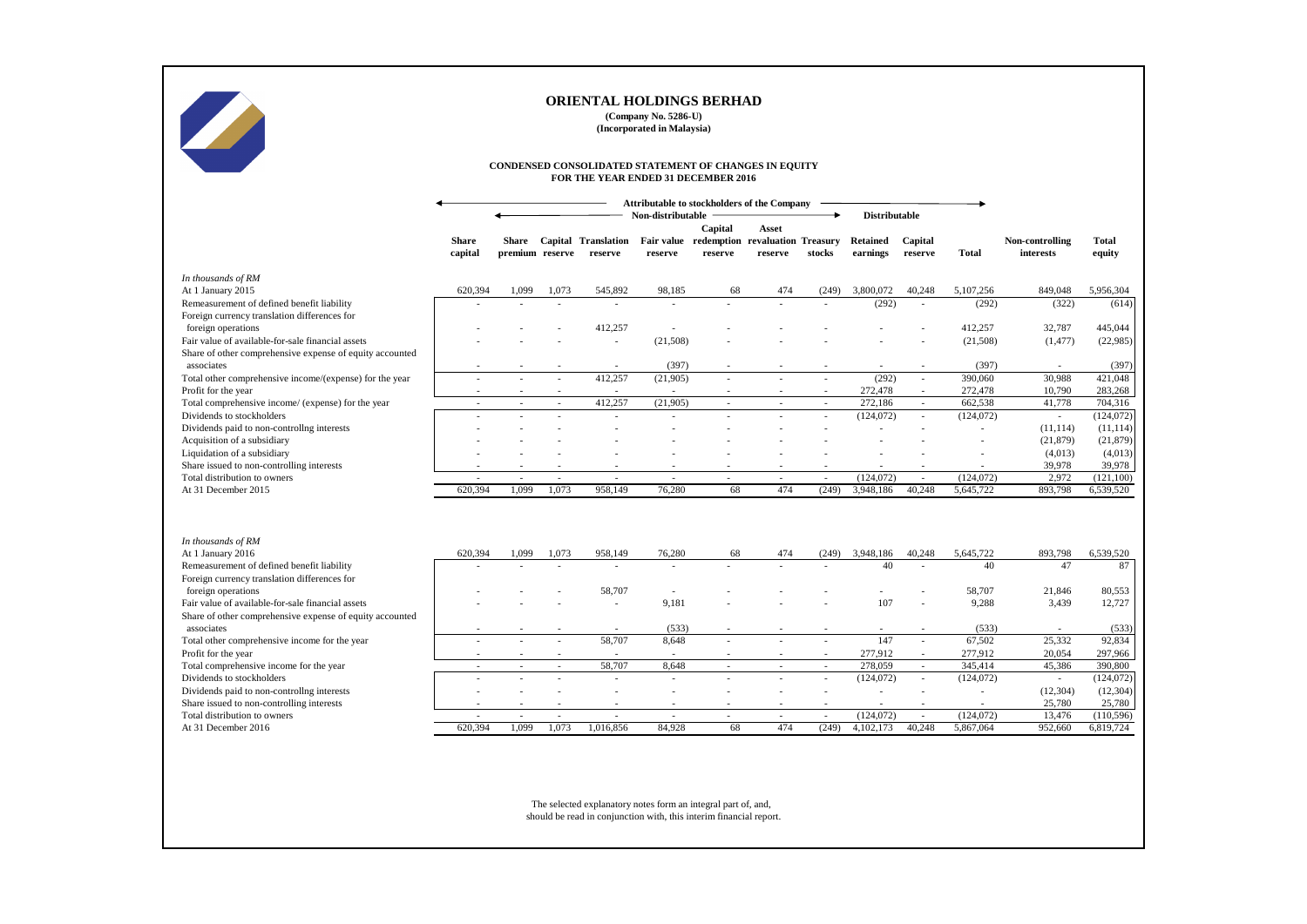# **ORIENTAL HOLDINGS BERHAD**

**(Company No. 5286-U) (Incorporated in Malaysia)**

# **CONDENSED CONSOLIDATED STATEMENT OF CASH FLOWS FOR THE YEAR ENDED 31 DECEMBER 2016**

|                                                                                                                                                                                                                                                                                                                                                                                         | <b>Current Year</b><br><b>To Date</b><br>(Four quarters to<br>31 Dec 2016)<br><b>RM'000</b><br>(Unaudited) | <b>Preceding Year</b><br><b>To Date</b><br>(Four quarters to<br>31 Dec 2015)<br><b>RM'000</b><br>(Audited) |
|-----------------------------------------------------------------------------------------------------------------------------------------------------------------------------------------------------------------------------------------------------------------------------------------------------------------------------------------------------------------------------------------|------------------------------------------------------------------------------------------------------------|------------------------------------------------------------------------------------------------------------|
| <b>CASH FLOWS FROM OPERATING ACTIVITIES</b>                                                                                                                                                                                                                                                                                                                                             |                                                                                                            |                                                                                                            |
| Profit before tax                                                                                                                                                                                                                                                                                                                                                                       | 386,218                                                                                                    | 359,126                                                                                                    |
| Adjustments for:<br>Non-cash items<br>Non-operating items                                                                                                                                                                                                                                                                                                                               | 176,207<br>(169, 673)                                                                                      | 167,382<br>(173, 679)                                                                                      |
| Operating profit before working capital changes                                                                                                                                                                                                                                                                                                                                         | 392,752                                                                                                    | 352,829                                                                                                    |
| Changes in working capital                                                                                                                                                                                                                                                                                                                                                              | (210, 259)                                                                                                 | 50,555                                                                                                     |
| Cash flow from operating activities<br>Tax paid<br>Interest paid<br>Payment of retirement benefits<br>Net cash flows from operating activities                                                                                                                                                                                                                                          | 182,493<br>(95, 512)<br>(16, 410)<br>(143)<br>70,428                                                       | 403,384<br>(73, 416)<br>(12,500)<br>(509)<br>316,959                                                       |
| <b>CASH FLOWS FROM INVESTING ACTIVITIES</b>                                                                                                                                                                                                                                                                                                                                             |                                                                                                            |                                                                                                            |
| Capital expenditure<br>Purchase of investments<br>Proceeds from disposal of investments<br>Proceeds from disposal of land held for property development<br>Interest received<br>Dividend received<br>Additions of deferred expenditure<br>Net cash outflow on acquisition of a subsidiary<br>Net cash outflow on liquidation of a subsidiary<br>Increase in short term investments, net | (280, 193)<br>(83, 657)<br>71,550<br>84,787<br>93,381<br>(66)<br>(192, 221)                                | (484, 637)<br>(29,259)<br>49,903<br>23<br>81,986<br>43,444<br>(76)<br>(5,287)<br>(4,048)<br>(19,775)       |
| Net cash flows used in investing activities                                                                                                                                                                                                                                                                                                                                             | (306, 419)                                                                                                 | (367, 726)                                                                                                 |
|                                                                                                                                                                                                                                                                                                                                                                                         |                                                                                                            |                                                                                                            |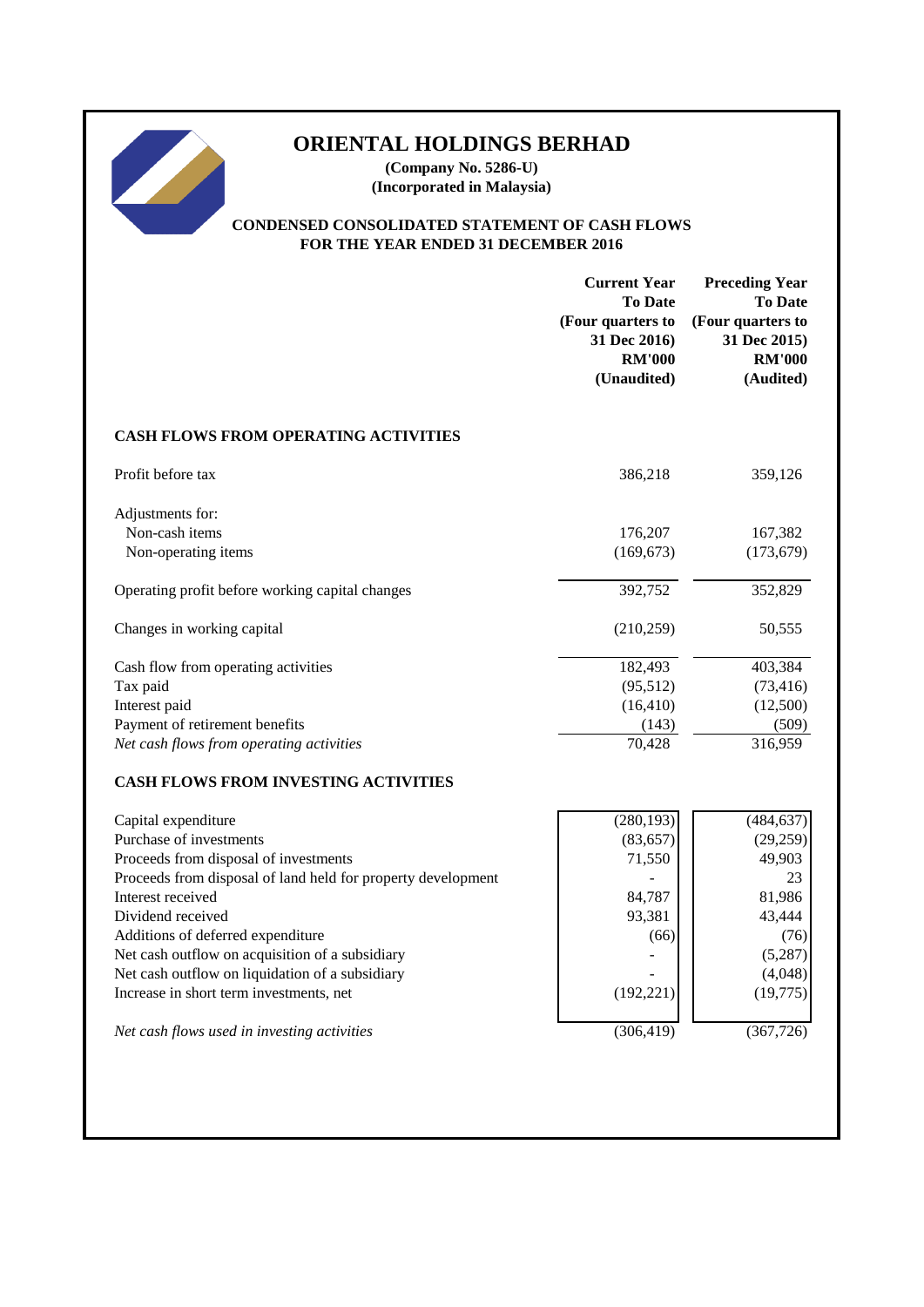|                                                           | <b>Current Year</b><br><b>To Date</b><br>(Four quarters to<br>31 Dec 2016)<br><b>RM'000</b><br>(Unaudited) | <b>Preceding Year</b><br><b>To Date</b><br>(Four quarters to<br>31 Dec 2015)<br><b>RM'000</b><br>(Audited) |
|-----------------------------------------------------------|------------------------------------------------------------------------------------------------------------|------------------------------------------------------------------------------------------------------------|
| <b>CASH FLOWS FROM FINANCING ACTIVITIES</b>               |                                                                                                            |                                                                                                            |
| Bank borrowings (net)                                     | 190,471                                                                                                    | 325,221                                                                                                    |
| Dividends paid to stockholders                            | (124, 072)                                                                                                 | (124, 072)                                                                                                 |
| Fixed deposits pledged for banking facilities             | (121, 381)                                                                                                 | (202, 670)                                                                                                 |
| Dividends paid to minority interest                       | (12, 304)                                                                                                  | (11, 114)                                                                                                  |
| Proceeds from issue of shares to non-controlling interest | 25,780                                                                                                     | 39,978                                                                                                     |
| Net cash flows (used in)/from financing activities        | (41, 506)                                                                                                  | 27,343                                                                                                     |
| Net decrease in cash and cash equivalents                 | (277, 497)                                                                                                 | (23, 424)                                                                                                  |
| Cash and cash equivalents at 1 January                    | 2,387,114                                                                                                  | 2,117,799                                                                                                  |
| Effects of exchange rates on cash and cash equivalents    | 89,230                                                                                                     | 292,739                                                                                                    |
| Cash and cash equivalents at 31 December (Note 1)         | 2,198,847                                                                                                  | 2,387,114                                                                                                  |
| <b>NOTE</b>                                               |                                                                                                            |                                                                                                            |
|                                                           | <b>RM'000</b>                                                                                              | <b>RM'000</b>                                                                                              |
| 1 Cash and cash equivalents consist of: -                 |                                                                                                            |                                                                                                            |
| Cash and bank balances                                    | 967,237                                                                                                    | 1,070,494                                                                                                  |
| Fixed deposits                                            | 1,844,741                                                                                                  | 1,799,897                                                                                                  |
| <b>Bank</b> overdrafts                                    |                                                                                                            | (231)                                                                                                      |
| Unit trust money market funds                             | 7,731                                                                                                      | 16,435                                                                                                     |
|                                                           | 2,819,709                                                                                                  | 2,886,595                                                                                                  |
| Less:                                                     |                                                                                                            |                                                                                                            |
| Deposits pledged                                          | (620, 862)                                                                                                 | (499, 481)                                                                                                 |
|                                                           | 2,198,847                                                                                                  | 2,387,114                                                                                                  |

should be read in conjunction with, this interim financial report.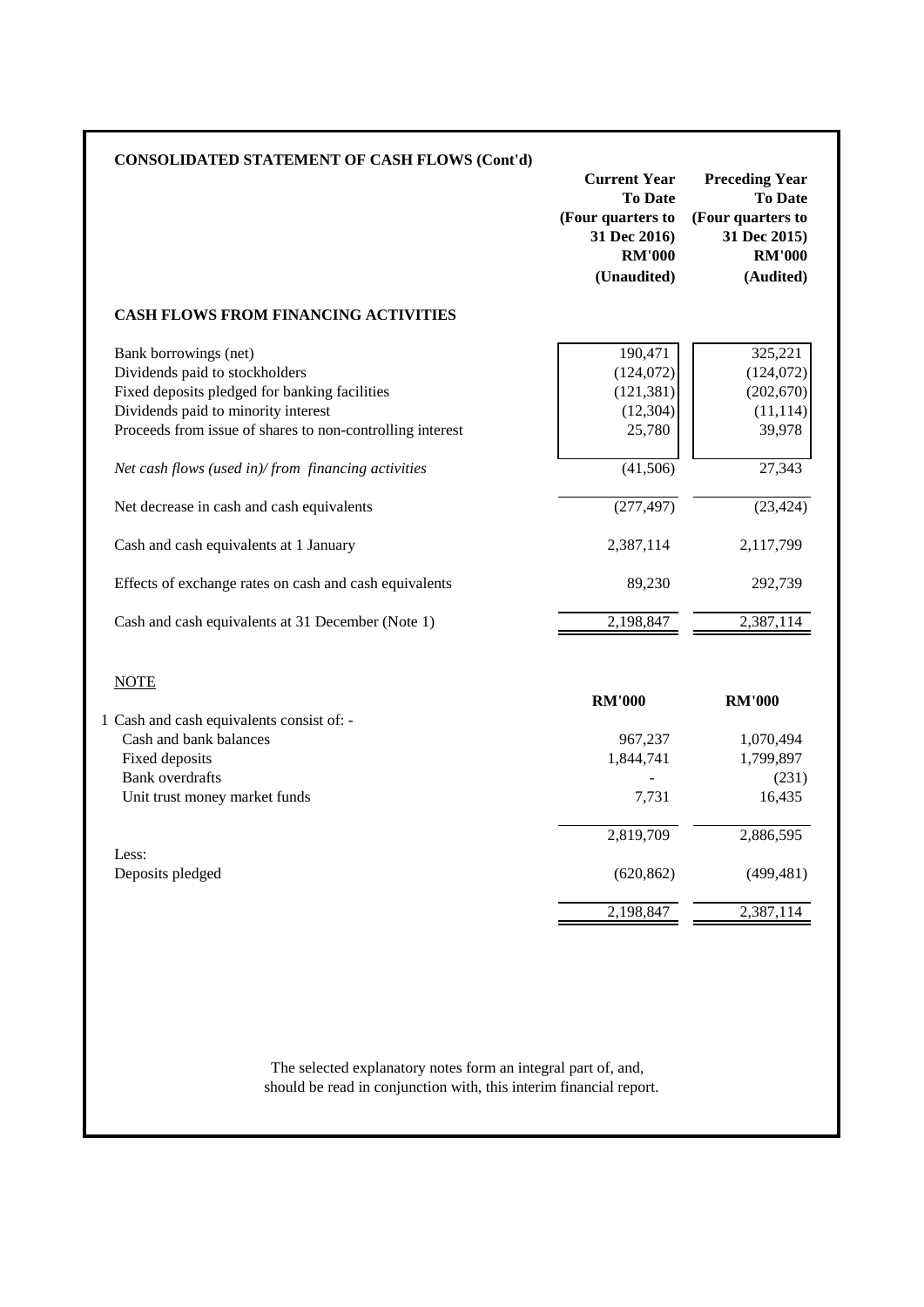# **SELECTED EXPLANATORY NOTES TO THE INTERIM FINANCIAL REPORT 31 DECEMBER 2016**

#### **1. Basis of Preparation**

The Group falls within the scope definition of Transitioning Entities. Transitioning Entities are allowed to defer the adoption of Malaysian Financial Reporting Standard ("MFRS") Framework.

For the financial year ended 31 December 2016, the Group will continue to prepare its financial statements using Financial Reporting Standards ("FRS").

The interim financial report is unaudited and has been prepared in compliance with FRS 134, Interim Financial Reporting and the additional disclosure requirements as in Part A of Appendix 9B of the Revised Listing Requirements.

The interim financial report should be read in conjunction with the most recent annual audited financial statements of the Group for the year ended 31 December 2015. These explanatory notes provide an explanation of events and transactions that are significant to an understanding of the changes in the financial position and performance of the Group since the year ended 31 December 2015.

The accounting policies and methods of computation adopted by the Group in this interim financial report are consistent with the most recent annual audited financial statements for the year ended 31 December 2015 except for the adoption of the following new and revised FRSs, IC Interpretations and Amendments :-

#### *Adoption of Revised FRSs, IC Interpretations and Amendments*

FRS 14, *Regulatory Deferral Accounts*

- Amendments to FRS 5, *Non-current Assets Held for Sale and Discontinued Operations (Annual Improvements 2012-2014 Cycle)*
- Amendments to FRS 7, *Financial Instruments: Disclosures (Annual Improvements 2012-2014 Cycle)*

Amendments to FRS 10, *Consolidated Financial Statements*, FRS 12, *Disclosure of Interests in Other Entities* and FRS 128, *Investments in Associates and Joint Ventures – Investment Entities: Applying the Consolidation Exception*

Amendments to FRS 11, *Joint Arrangements – Accounting for Acquisitions of Interests in Joint Operations*

Amendments to FRS 101, *Presentation of Financial Statements – Disclosure Initiative*

Amendments to FRS 116, *Property, Plant and Equipment* and FRS 138, *Intangible Assets – Clarification of Acceptable Methods of Depreciation and Amortisation*

Amendments to FRS 119, *Employee Benefits (Annual Improvements 2012-2014 Cycle)*

Amendments to FRS 127, *Separate Financial Statements – Equity Method in Separate Financial Statements*

Amendments to FRS 134, *Interim Financial Reporting (Annual Improvements 2012-2014 Cycle)*

The adoption of the above amendments to FRSs and IC Interpretation do not have material impact on this interim financial report of the Group.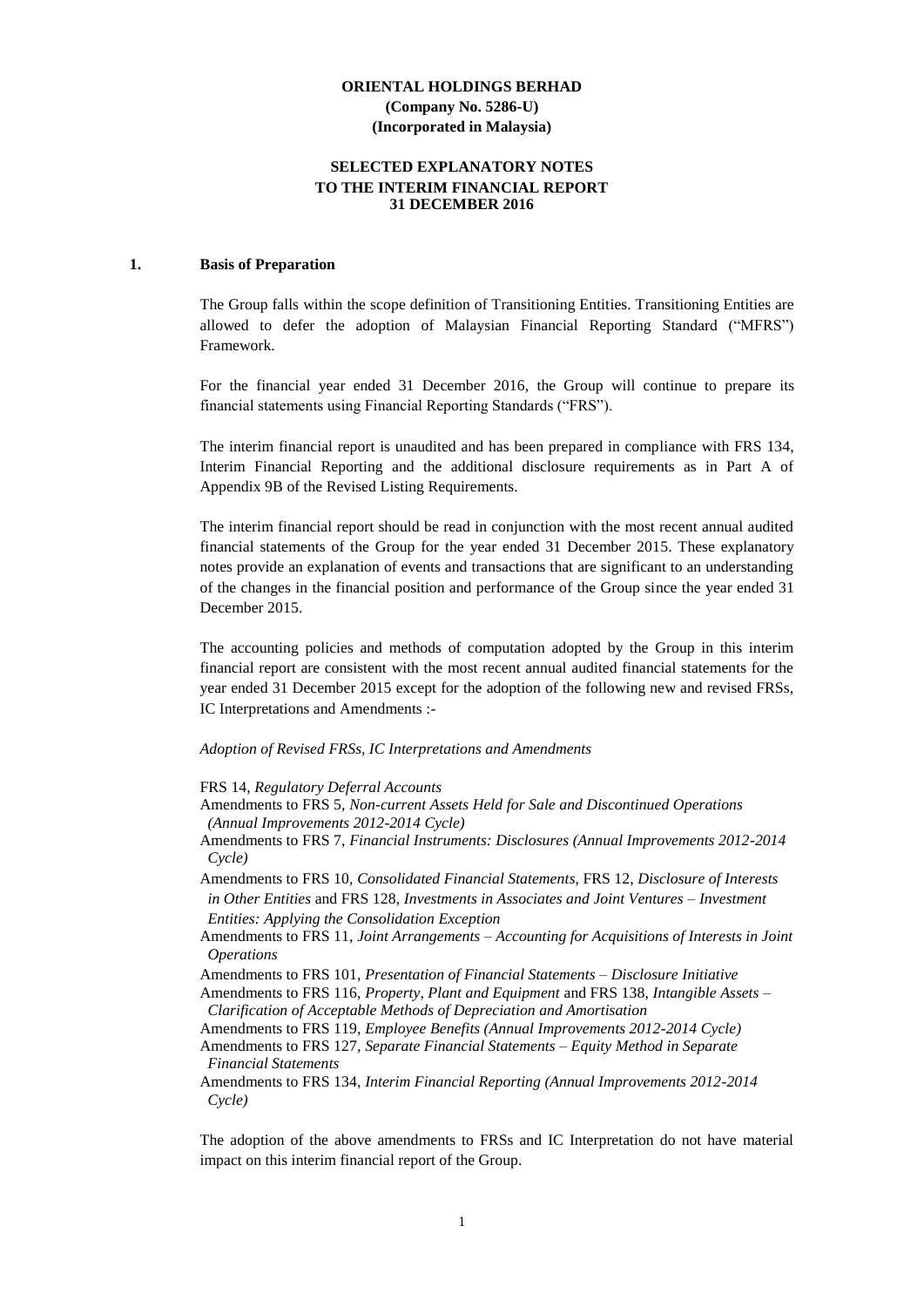### **SELECTED EXPLANATORY NOTES TO THE INTERIM FINANCIAL REPORT 31 DECEMBER 2016 (Cont'd)**

#### **2. Auditors' Qualification**

Not applicable. No qualification on the audit report of the preceding annual financial statements of Oriental Holdings Berhad.

#### **3. Seasonal or Cyclical Factors**

Majority of the business operations of the Group are generally in tandem with the prevailing economic conditions where the Group operates with the exception of a few other sectors. Commodity price is the most significant determinant of the level of profitability for the plantation sector although seasonal factor such as climatic condition also plays a part in determining the production level. The tourism sector will generally perform better during the major festive and holiday seasons.

#### **4. Exceptional Items**

There were no material exceptional items for the period under review.

#### **5. Changes in Estimates**

There were no material changes in estimates of amounts reported in prior financial period.

#### **6. Debt and Equity Securities**

There were no issuance and repayment of debt and equity stocks, stock buy-backs, stock cancellations, stocks held as treasury stocks and resale of treasury stocks for the current financial period to date.

# **7. Dividends Paid**

Since the end of the previous financial year, the Company paid:

- i) a single tier second interim dividend of 6.0% (2014 : 6.0%), totalling RM37,221,710 in respect of the financial year ended 31 December 2015 on 15 April 2016;
- ii) a single tier final dividend of 6% (2014: 6%) and single tier special dividend of 2% (2014: 2%) totalling RM49,628,946 in respect of the financial year ended 31 December 2015 on 1 July 2016; and
- iii) a single tier interim dividend of 6% (2015: 6%) totalling RM37,221,710 in respect of the financial year ended 31 December 2016 on 11 November 2016.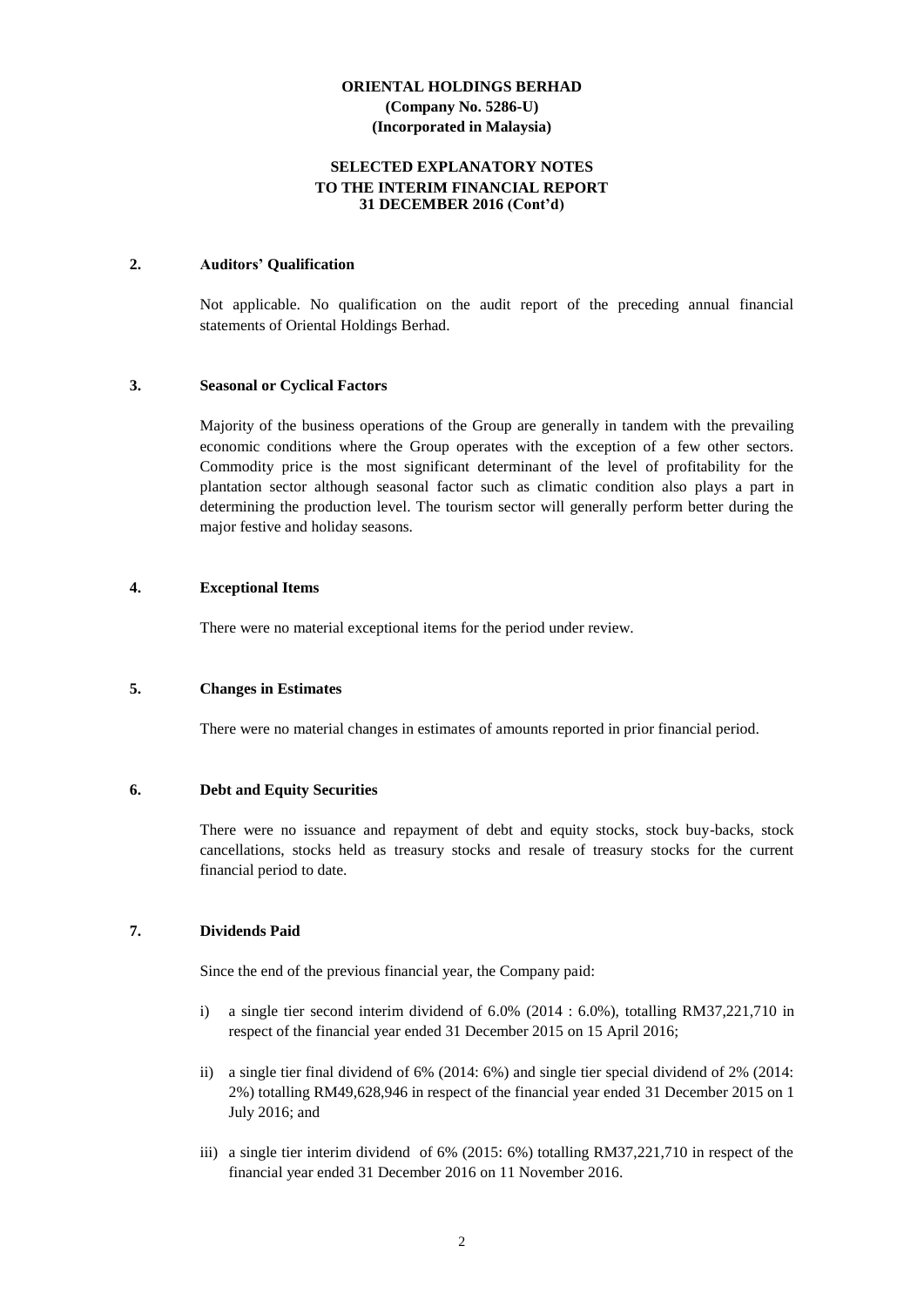# **SELECTED EXPLANATORY NOTES TO THE INTERIM FINANCIAL REPORT 31 DECEMBER 2016 (Cont'd)**

# **8. Segment Revenue and Results**

|                                 |                   |                |                   |                          |               | <b>Investment</b> |                          |                     |                    |              |                  |
|---------------------------------|-------------------|----------------|-------------------|--------------------------|---------------|-------------------|--------------------------|---------------------|--------------------|--------------|------------------|
|                                 |                   |                |                   |                          |               | properties &      |                          |                     |                    |              |                  |
|                                 |                   |                |                   |                          | Investment    | trading of        |                          |                     |                    |              | <b>Total per</b> |
|                                 | <b>Automotive</b> |                |                   |                          | holding and   | building          |                          |                     |                    |              | consolidated     |
|                                 | and related       | <b>Plastic</b> | <b>Hotels</b> and |                          | financial     | material          |                          | <b>Total of all</b> | Reconciliation/    |              | financial        |
|                                 | products          | products       | resorts           | <b>Plantation</b>        | services      | products          | <b>Healthcare</b>        | segments            | <b>Elimination</b> | <b>Notes</b> | statements       |
|                                 | <b>RM'000</b>     | <b>RM'000</b>  | <b>RM'000</b>     | <b>RM'000</b>            | <b>RM'000</b> | <b>RM'000</b>     | <b>RM'000</b>            | <b>RM'000</b>       | <b>RM'000</b>      |              | <b>RM'000</b>    |
| 31 December 2016                |                   |                |                   |                          |               |                   |                          |                     |                    |              |                  |
| Revenue from external customers | 4,032,710         | 218,909        | 282,235           | 498,669                  | 86,084        | 375,543           | 43,613                   | 5,537,763           |                    |              | 5,537,763        |
| Inter-segment revenue           | 678               | 98             | 22                | $\overline{\phantom{a}}$ | 21,748        | 303               | $\overline{\phantom{a}}$ | 22,849              | (22, 849)          |              |                  |
| Total revenue                   | 4,033,388         | 219,007        | 282,257           | 498,669                  | 107,832       | 375,846           | 43,613                   | 5,560,612           | (22, 849)          |              | 5,537,763        |
|                                 |                   |                |                   |                          |               |                   |                          |                     |                    |              |                  |
| <b>Results</b>                  |                   |                |                   |                          |               |                   |                          |                     |                    |              |                  |
| Segment profit/(loss)           | 185,563           | 4,370          | 32,303            | 78,390                   | 72,311        | 16,767            | (20, 330)                | 369,374             | 16,844             | A            | 386,218          |
|                                 |                   |                |                   |                          |               |                   |                          |                     |                    |              |                  |
| <b>Assets</b>                   |                   |                |                   |                          |               |                   |                          |                     |                    |              |                  |
| Segment assets                  | 3,196,369         | 422,167        | 1,006,445         | 2,114,771                | 346,929       | 914,797           | 238,433                  | 8,239,911           | 662,476            | B            | 8,902,387        |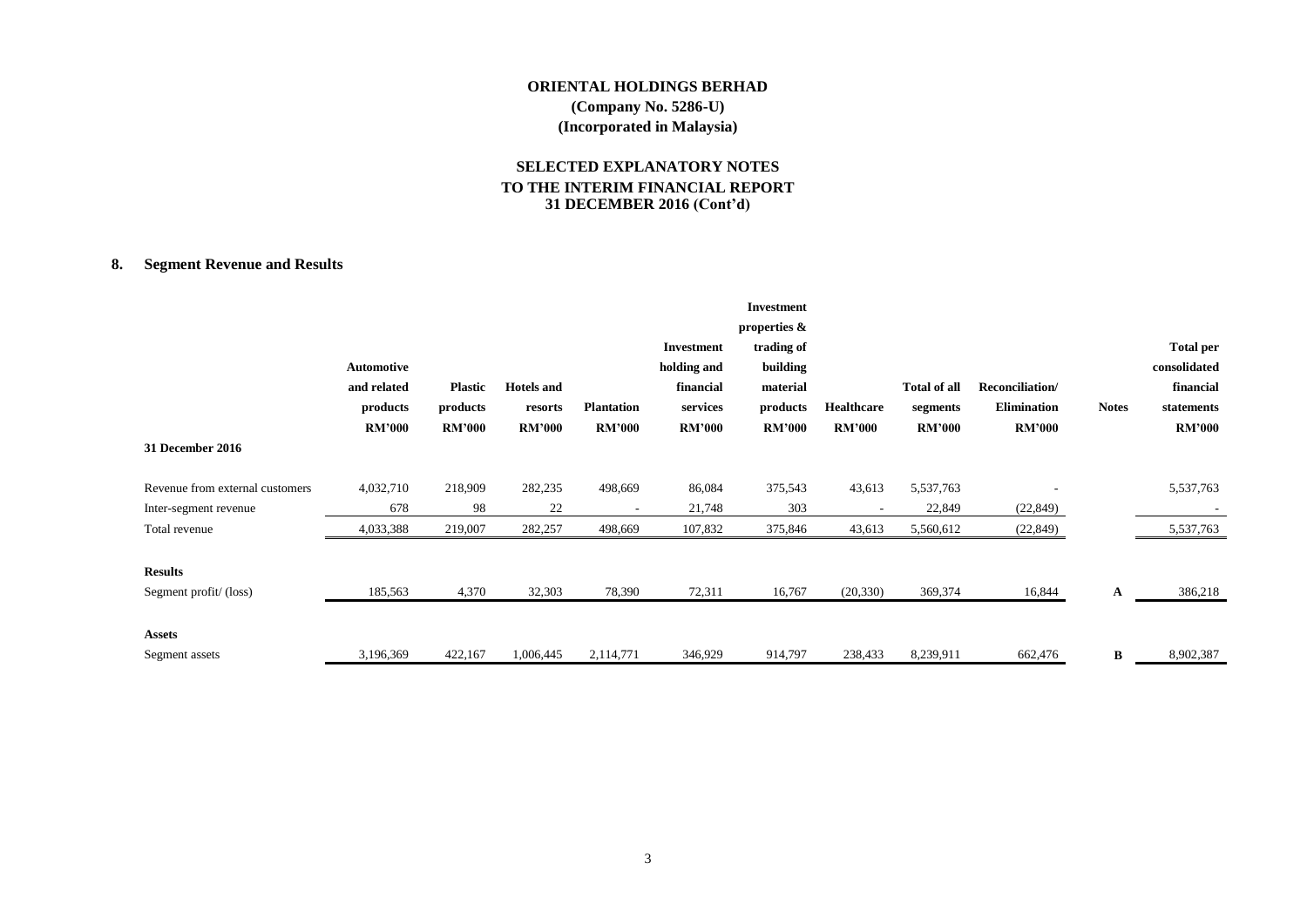# **SELECTED EXPLANATORY NOTES TO THE INTERIM FINANCIAL REPORT 31 DECEMBER 2016 (Cont'd)**

# **8**. **Segment Revenue and Results (Cont'd)**

|                                 |               |                |                   |                   |               | Investment    |               |                     |                    |              |                  |
|---------------------------------|---------------|----------------|-------------------|-------------------|---------------|---------------|---------------|---------------------|--------------------|--------------|------------------|
|                                 |               |                |                   |                   |               | properties &  |               |                     |                    |              |                  |
|                                 |               |                |                   |                   | Investment    | trading of    |               |                     |                    |              | <b>Total per</b> |
|                                 | Automotive    |                |                   |                   | holding and   | building      |               |                     |                    |              | consolidated     |
|                                 | and related   | <b>Plastic</b> | <b>Hotels</b> and |                   | financial     | material      |               | <b>Total of all</b> | Reconciliation/    |              | financial        |
|                                 | products      | products       | resorts           | <b>Plantation</b> | services      | products      | Healthcare    | segments            | <b>Elimination</b> | <b>Notes</b> | statements       |
|                                 | <b>RM'000</b> | <b>RM'000</b>  | <b>RM'000</b>     | <b>RM'000</b>     | <b>RM'000</b> | <b>RM'000</b> | <b>RM'000</b> | <b>RM'000</b>       | <b>RM'000</b>      |              | <b>RM'000</b>    |
| 31 December 2015                |               |                |                   |                   |               |               |               |                     |                    |              |                  |
| Revenue from external customers | 2,956,905     | 215,185        | 266,478           | 450,807           | 35,106        | 441,495       | 14,187        | 4,380,163           |                    |              | 4,380,163        |
| Inter-segment revenue           | 688           | 87             | 201               |                   | 9,364         | 9,604         |               | 19,944              | (19, 944)          |              |                  |
| Total revenue                   | 2,957,593     | 215,272        | 266,679           | 450,807           | 44,470        | 451,099       | 14,187        | 4,400,107           | (19, 944)          |              | 4,380,163        |
| <b>Results</b>                  |               |                |                   |                   |               |               |               |                     |                    |              |                  |
| Segment profit/(loss)           | 185,937       | 11,960         | 34,592            | 67,693            | 33,923        | 9,186         | (26,395)      | 316,896             | 42,230             | A            | 359,126          |
| <b>Assets</b>                   |               |                |                   |                   |               |               |               |                     |                    |              |                  |
| Segment assets                  | 2,921,906     | 432,500        | 1,017,909         | 1,785,629         | 304,126       | 875,927       | 236,944       | 7,574,941           | 603,979            | B            | 8,178,920        |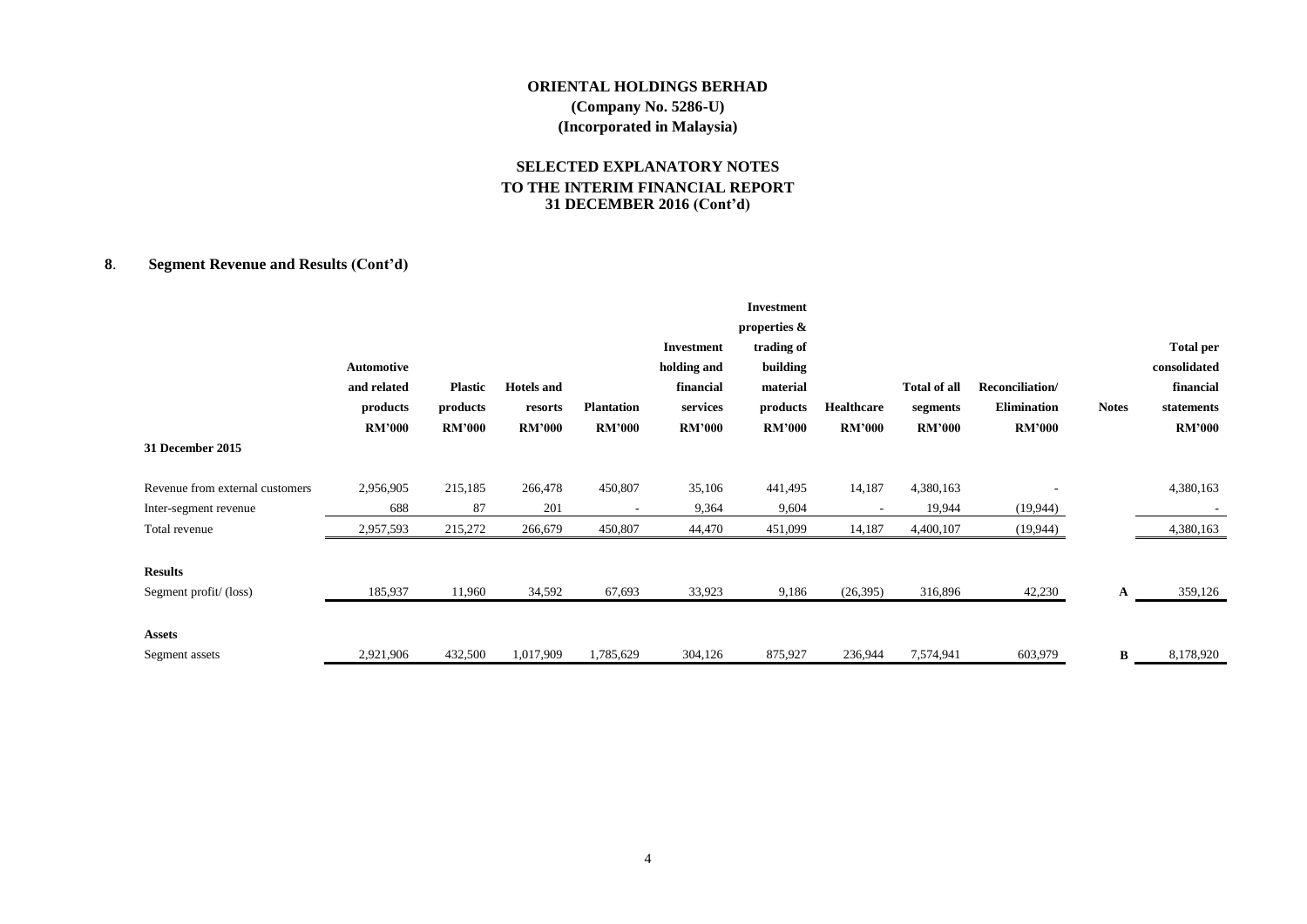## **SELECTED EXPLANATORY NOTES TO THE INTERIM FINANCIAL REPORT 31 DECEMBER 2016 (Cont'd)**

# **8. Segment Revenue and Results (Cont'd)**

A The following items are added to/ (deducted from) segment profit to arrive at "Profit before tax" presented in the condensed consolidated statements of comprehensive income:

|                                | 31 December | 31 December |
|--------------------------------|-------------|-------------|
|                                | 2016        | 2015        |
|                                | RM'000      | RM'000      |
| Share of results of associates | 33,438      | 54,867      |
| Finance costs                  | (16.594)    | (12, 637)   |
|                                | 16.844      | 42,230      |

B The following items are added to/ (deducted from) segment assets to arrive at total assets reported in the condensed consolidated statement of financial positions:

|                          | 31 December | 31 December |
|--------------------------|-------------|-------------|
|                          | 2016        | 2015        |
|                          | RM'000      | RM'000      |
| Investment in associates | 591,112     | 562,121     |
| Current tax assets       | 30.278      | 10,657      |
| Deferred tax assets      | 41,086      | 31,201      |
|                          | 662,476     | 603,979     |

# **9. Revaluation of Property, Plant and Equipment**

Not applicable. No valuation policy was adopted for property, plant and equipment. The Group availed the transitional provisions issued by the Malaysian Accounting Standards Board upon adoption of International Accounting Standard No 16 (Revised) to have the 1976 and 1978 revalued assets of land and buildings continue to be stated at their existing carrying amounts less accumulated depreciation.

#### **10. Material Post Balance Sheet Events**

There were no material events subsequent to the end of the period under review which have not been reflected in this interim financial report.

*Notes Nature of adjustments and eliminations to arrive at amounts reported in the consolidated interim financial report*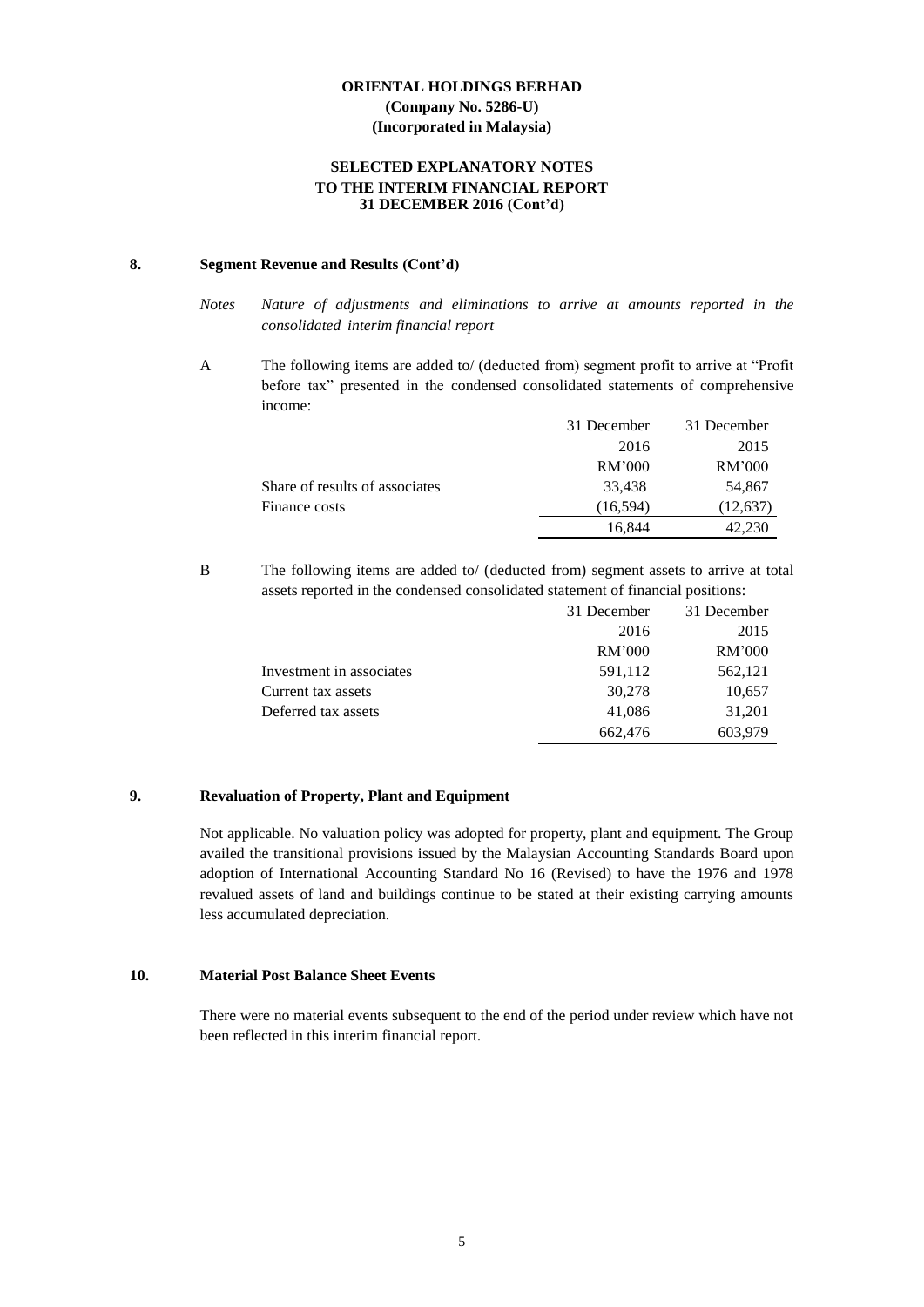### **SELECTED EXPLANATORY NOTES TO THE INTERIM FINANCIAL REPORT 31 DECEMBER 2016 (Cont'd)**

# **11. Changes in Group's Composition**

There were no changes in the composition of the Group during the current financial period todate other than the following:-

- (i) Unique Mix (Singapore) Pte. Ltd. ("UMS"), a wholly-owned subsidiary of OAM which in turn is a wholly-owned subsidiary of Selasih Permata Sdn. Bhd. ("SP") and a 50.5% owned subsidiary of the Company, had on 14 December 2015 submitted an application to the Accounting and Corporate Regulatory Authority ("ACRA") to strike its name off from the Register. On 4 January 2016, UMS received a strikingoff notice from ACRA dated 18 December 2015. The struck-off was completed on 17 March 2016.
- (ii) The Company through its indirect 50.5% owned subsidiary, OBS Pte. Ltd. ("OBS") had on 10 February 2016, received approval dated 2 February 2016 from the Ministry of Law and Human Rights of the Republic of Indonesia ("MOLHR") for the acquisition of 90% equity interest in PT Sumatera Sawit Lestari ("SSL"). The acquisition was settled via a cash subscription (equivalent to about RM2.84 million) pursuant to a Shares Subscription Agreement entered with PT Tradisi Bina Usaha and Saksona Boenjamin. Upon completion of the said acquisition, SSL became the 90% owned subsidiary of OBS. SSL was incorporated on 29 November 2012 with its present authorised and issued share capital of IDR10,000,000,000 (equivalent to about RM3.2 million) divided into 10,000 shares with nominal value of IDR1,000,000 each. The principal activities of SSL are cultivation of oil palm plantation and its related activities.
- (iii) Lipro Electrical Manufacturing Sdn. Bhd. ("LEM"), a wholly-owned subsidiary of Teck See Plastic Sdn. Bhd. which in turn is a 60% owned subsidiary of the Company, had on 9 January 2015 been placed under voluntary winding up proceeding. LEM had ceased operations and remained dormant since then. LEM convened the Final General Meeting on 7 April 2016 and concluded the winding up proceedings.
- (iv) Oriental Assemblers Sdn Bhd ("OA"), a 91.9% owned subsidiary by the Company and 6.1% owned by wholly-owned subsidiary of Oriental Rubber & Palm Oil Sdn Bhd ("ORPO") with other minority shareholders, had on 21 June 2016, entered into a Share Purchase Agreement ("SPA") to dispose the collective 100% equity interest in OA to Aroma Kiara Sdn Bhd ("AKSB") for total cash consideration of RM32.5 million. OA was incorporated as Capital Motor-Assembly Corporation Sendirian Berhad in Malaysia under the Companies Act, 1965 on 1 May 1967. OA is involved in vehicle assembly and the manufacturing and sale of engines and transmissions with operations based in Johor Bahru, Johor Darul Takzim. Its present issued and fully paid-up share capital is RM36,000,000.00 comprising 36,000,000 ordinary shares of RM1.00 each. On 29 December 2016, the Company received approval from the Ministry of International Trade and Industry for the disposal, and hence, the SPA is now unconditional. The vendors and purchaser have mutually agreed to complete and finalise the disposal pursuant to the said SPA by the second quarter of 2017. Upon the completion of the disposal, OA shall cease to be a subsidiary of the Company.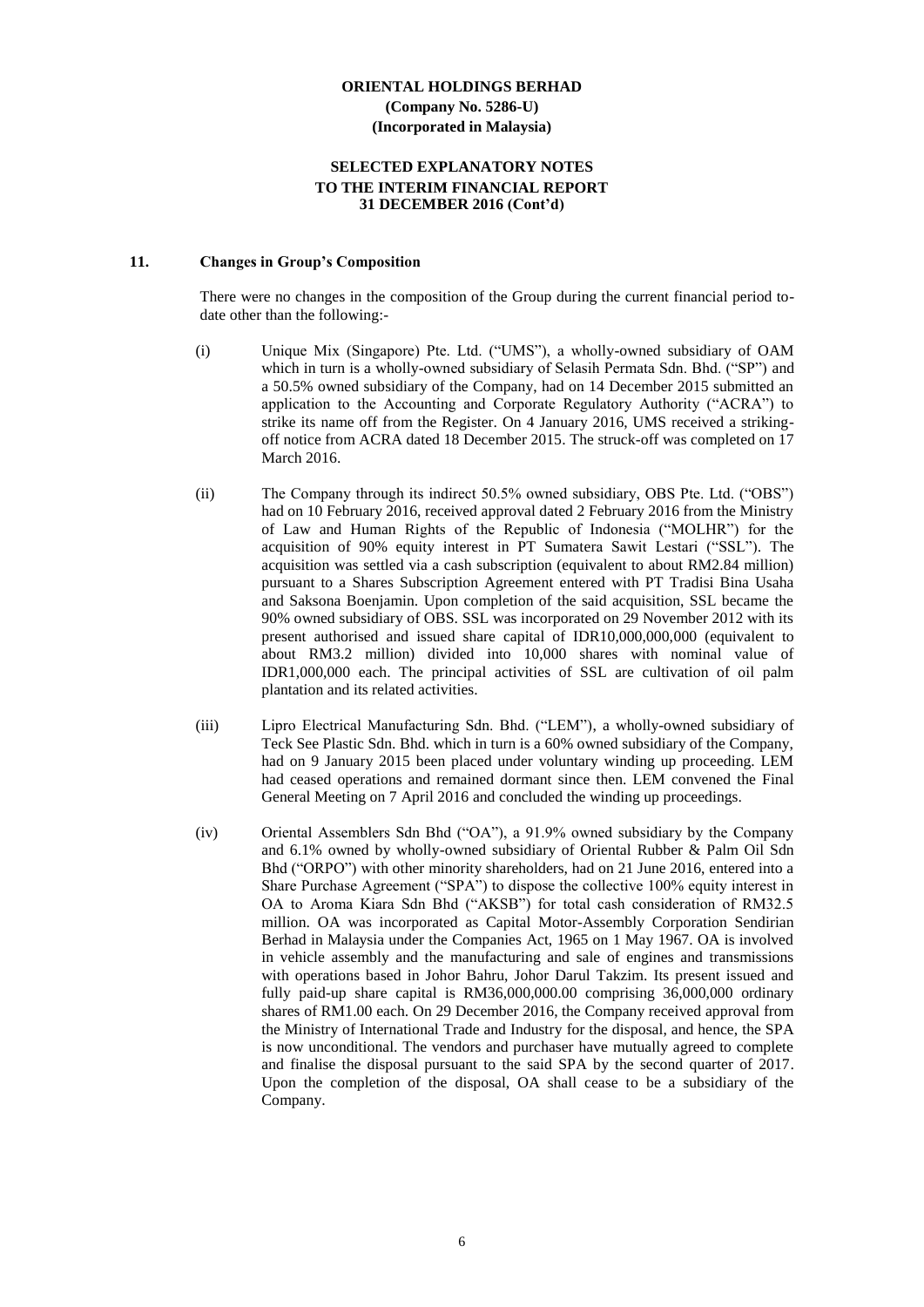### **SELECTED EXPLANATORY NOTES TO THE INTERIM FINANCIAL REPORT 31 DECEMBER 2016 (Cont'd)**

#### **11. Changes in Group's Composition (Cont'd)**

- (v) Konkrit Utara Sdn. Bhd. ("KU"), is a wholly-owned subsidiary of Unique Mix (Penang) Sdn. Bhd. which in turn is a 70% owned subsidiary of Simen Utara Sdn. Bhd. ("SU"). SU is a 91% owned sub-subsidiaries of the Company. KU had on 1 September 2016 been placed under member's voluntary winding up proceeding. KU was incorporated in Malaysia on 20 October 1993 with an authorised share capital of RM500,000.00 comprising 500,000 ordinary shares of RM1.00 each whilst its issued and paid up share capital of RM300,000.00 comprised 300,000 ordinary shares of RM1.00 each. KU had ceased operations and remained dormant currently.
- (vi) Kah Motor Company Sdn Berhad, a wholly-owned subsidiary of the Company, has incorporated a wholly-owned subsidiary company known as 30 Bencoolen Pte. Ltd. ("30 Bencoolen") in Singapore on 15 November 2016. The initial issued and paid up share capital of 30 Bencoolen is SGD1 (Singapore Dollar One) only represented by One Ordinary Share of SGD1. The issued and paid up capital of 30 Bencoolen will be increased as and when necessary. The intended principal activity of 30 Bencoolen is management of hotel operations.

#### **12. Changes in Contingent Liabilities and Assets and Changes in Material Litigations**

There were no contingent liabilities and assets at the end of the reporting period.

Neither the Company nor any of its subsidiaries are engaged in any material litigation, either as plaintiff or defendant and the Directors are not aware of any proceedings pending or threatened, against the Company or any of its subsidiaries or of any facts likely to give rise to any proceedings which might materially affect the position or business of the Company or any of its subsidiaries, financially or otherwise.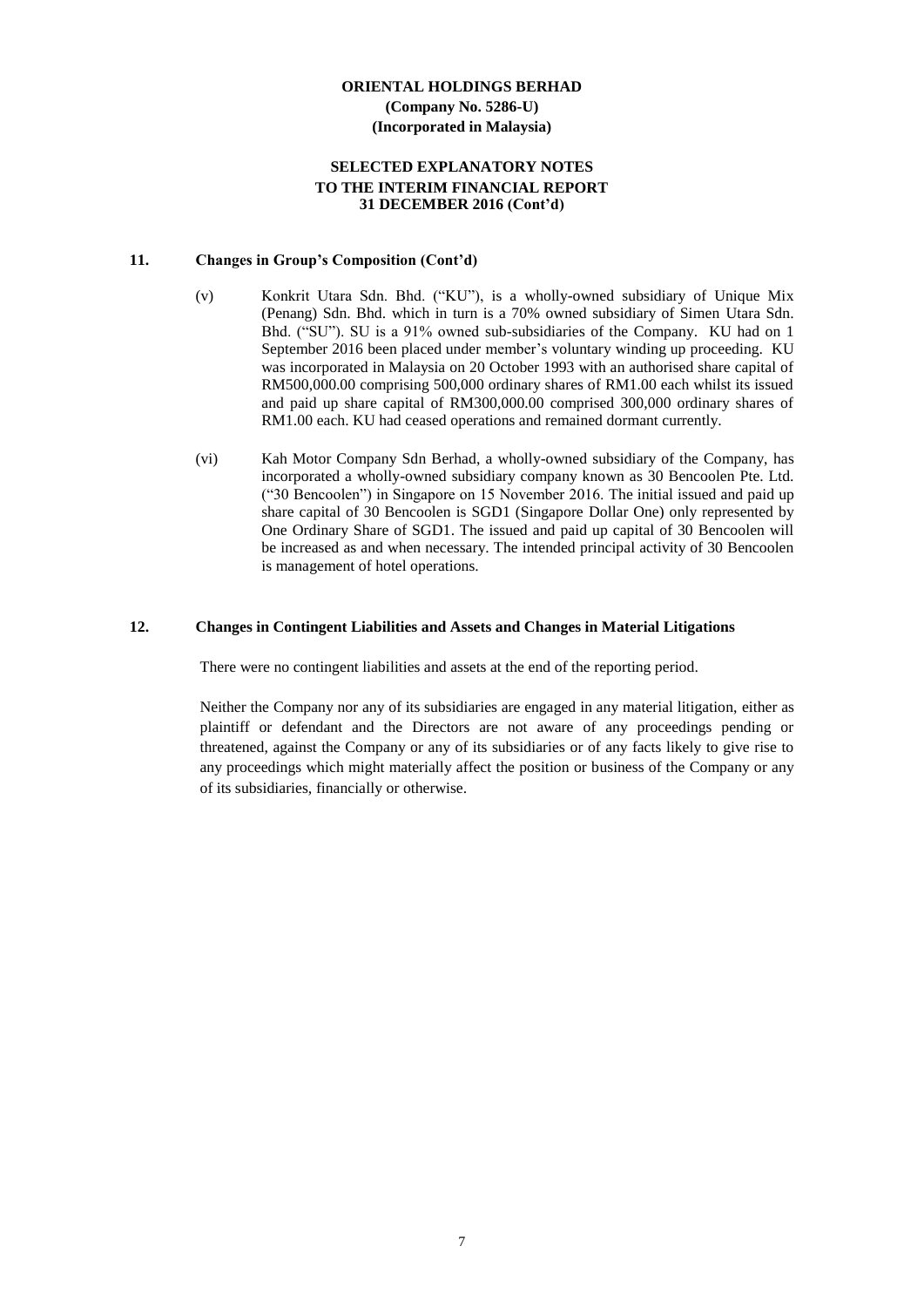### **SELECTED EXPLANATORY NOTES TO THE INTERIM FINANCIAL REPORT 31 DECEMBER 2016 (Cont'd)**

#### **13. Review of Group's Performance**

The year to date revenue of RM 5,537.8 million was 26.4% higher than the corresponding period last year with the year to date profit before tax of RM 386.2 million, a 7.5% higher than the corresponding period last year.

Performances for each operating segment are as follows:-

The revenue for the automotive segment increased by 36.4% to RM 4,032.7 million but operating profit decreased by 0.2% to RM 185.6 million respectively.

For the retail operations in Singapore, revenue grew significantly by 75.7% mainly due to the hike in number of cars sold by 98.2%, mainly from the newly launched Civic model in preceding quarter, and continuing strong demand for models launched last year namely Jazz, HRV and Odyssey. For the retail operations in Malaysia, sales units decreased by 10.4% mainly due to new car price increase since January 2016 and slow down in overall market condition resulted from cautious consumer spending.

The revenue and operating profit for the plantation segment increased by 10.6% and 15.8% respectively mainly due to overall increase in selling prices compared to 2015 (CPO increased by 14.3%; PK increased by 60.6%) although CPO production and PK sales volume was slightly affected.

The performance for plastic segment remains competitive. The revenue for the segment remain about the same (2016 : RM 218.9 million; 2015 : RM 215.2 million) while operating profit was lower by RM 4.4 million (2015: RM 12.0 million). The decrease in segment operating profit was attributable to lower margin in electrical and automotive market.

Hospitality segment revenue increased by RM 15.8 million (5.9%). However, the operating profit decreased by RM 2.3 million (6.6%). The improvement in revenue was driven by the better average occupancy rate for hotels and office space especially for Australia and New Zealand hotels. Operating profit (2016 : RM 32.3 million; 2015 : RM 34.6 million) was slightly affected due to the hotel in Singapore is currently closed since September 2016 for refurbishment purposes.

Significant increase in revenue and operating profit for investment holding segment by 145.2% and 113.2% respectively due to higher dividend received from other investment.

The revenue for investment properties and trading of building material products segment decreased by 14.9% while operating profit increased by 82.5% (2016: RM 16.8 million; 2015: RM 9.2 million). Improved operating profit was derived from the rental of the newly acquired commercial shop lots in Australia since 2015.

Healthcare segment's revenue improved by 207.4% with increasing patient load but remained at loss of RM 20.3 million (2015 : RM 26.4 million) mainly due to high fixed operating cost since its commencement in January 2015.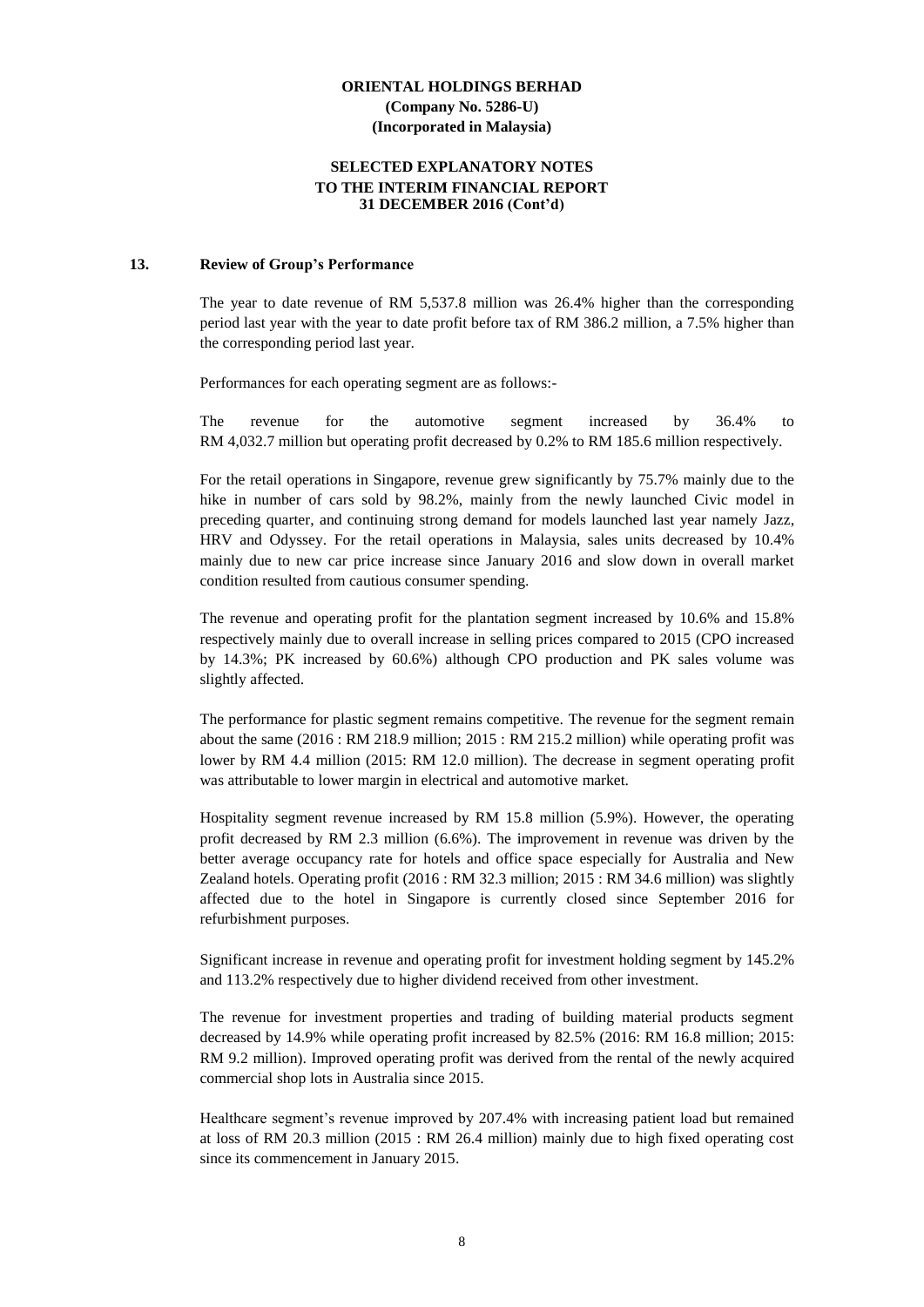## **SELECTED EXPLANATORY NOTES TO THE INTERIM FINANCIAL REPORT 31 DECEMBER 2016 (Cont'd)**

# **14. Material Change in Profit/ Loss Before Taxation ("PBT"/ "LBT") reported as compared with the immediate preceding quarter**

The Group's revenue for the fourth quarter of 2016 was RM 1,864.6 million, an increase of RM 488.7 million or 35.5% from RM 1,375.9 million in Q3FY16.

The Group's profit for the fourth quarter of 2016 increased from RM 88.7 million in Q3FY16 to RM 292.2 million in current quarter.

Performances of each operating segment as compared to the immediate preceding quarter are as follows:-

Revenue from automotive segment grew by 30.3% to RM 1,393.3 million, but at a lower operating profit by 15.5% to RM 47.2 million (Q3FY16: RM 55.8 million). Revenue for retail operating increased by 30.9% mainly due to higher number of cars sold particularly from the newly launched of Honda Civic. Lower operating profit was impacted by higher COE cost and provision for stock obsolescence of RM 15.9 million in line with adopting Euro VI emission standard effective from 1<sup>st</sup> September 2017 for petrol vehicles in Singapore.

Revenue and operating profit from plantation segment increased by 126.9% (Q4FY16 : RM 193.8 million; Q3FY16 : RM 85.4 million) and 1,040.4% (Q4FY16 : RM 148.0 million; Q3FY16 : RM 13.0 million) respectively. Higher revenue for the quarter was mainly due to higher CPO and PK sales volume with overall increase in selling prices from Indonesian operations. The segment registered a higher operating profit due to foreign exchange gain for the JPY borrowings (strengthened IDR against JPY (December 2016 : 11.5% ; weakened IDR against JPY, September 2016 : 0.1%).

Revenue for plastic segment remained stable (Q4FY16 : RM 58.2 million; Q3FY16 : RM 54.6 million) and recorded operating profit of RM 4.7 million (Q3FY16 : RM 2.5 million) mainly due to slight increase in sales from its major customers especially from automotive products segment.

Revenue for hospitality segment improved by 10.4%, however operating profit was lower by 97.3% to RM 0.3 million (Q3FY16 operating profit : RM 9.8 million). The hotels' average occupancy rate and average room rate improved except for the hotel in Singapore which was under refurbishment since September 2016.

Revenue for investment holding segment increased by 1,155.9% and recorded an operating profit of RM 85.3 million (operating loss Q3FY16 : RM 4.9 million). Higher revenue was due to higher dividend income received from other investment, while the segment's operating profit was mainly due to the unrealised foreign exchange gain from JPY denominated borrowings.

Revenue for investment properties and trading of building material products segment increased by 17.0% mainly due to higher sales volume. The operating profit however decreased by 32.1% (Q4FY16: RM 3.4 million; Q3FY16: RM 5.1 million) mainly due to unrealised foreign exchange loss from SGD denominated borrowings.

Healthcare segment recorded a revenue of RM 13.9 million (Q3FY16 : RM 11.5 million) mainly from increasing patient load. However, the segment continued to operate at an operating loss of RM 4.6 million (Q3FY16: RM 4.7 million) as a result of high fixed operating costs.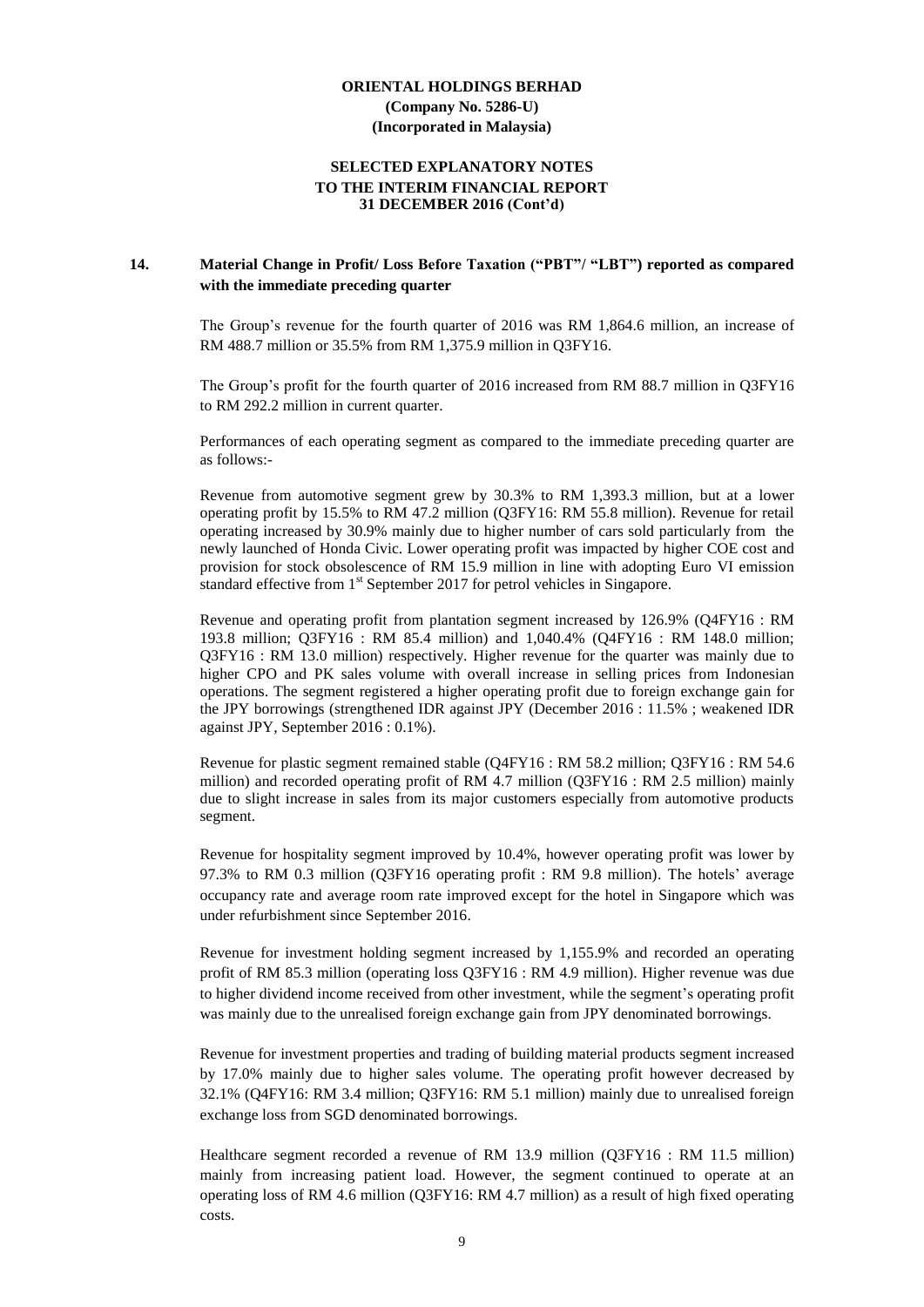### **SELECTED EXPLANATORY NOTES TO THE INTERIM FINANCIAL REPORT 31 DECEMBER 2016 (Cont'd)**

#### **15. Current Year Prospects**

The automotive segment will continue to contribute to the Group's performance under very competitive market conditions with the rising cost of living and weakening of ringgit. The automotive segment will continue to expand and upgrade its showrooms and service centres including boosting its presence in East Malaysia.

The plastic segment continues to face stiff competitive environment among the local industry players. Limited growth in the overall automotive segment in Malaysia with upcoming new models at smaller volume have impacted the segment's performance.

The plantation segment will continue to consolidate the present land bank and diversify into investment properties to counteract the volatility of palm oil industry.

The hospitality segment will optimise the utilisation of the existing assets and improve the operational execution through various organic measures.

The investment properties segment will continue to reclaim its remaining 415 acres in Melaka and continue its development for the construction of mixed use of service apartments and commercial complex for its Australian properties.

Healthcare segment will continue to focus on enhancing brand awareness and positioning the hospital for sustainable growth.

Given the prevailing economic uncertainties around the world and financial market volatility, the Board is hopeful that the Group's performance for the year 2017 will be satisfactory.

#### **16. Variance of Actual Profit from Forecast Profit/Profit Guarantee**

Not Applicable.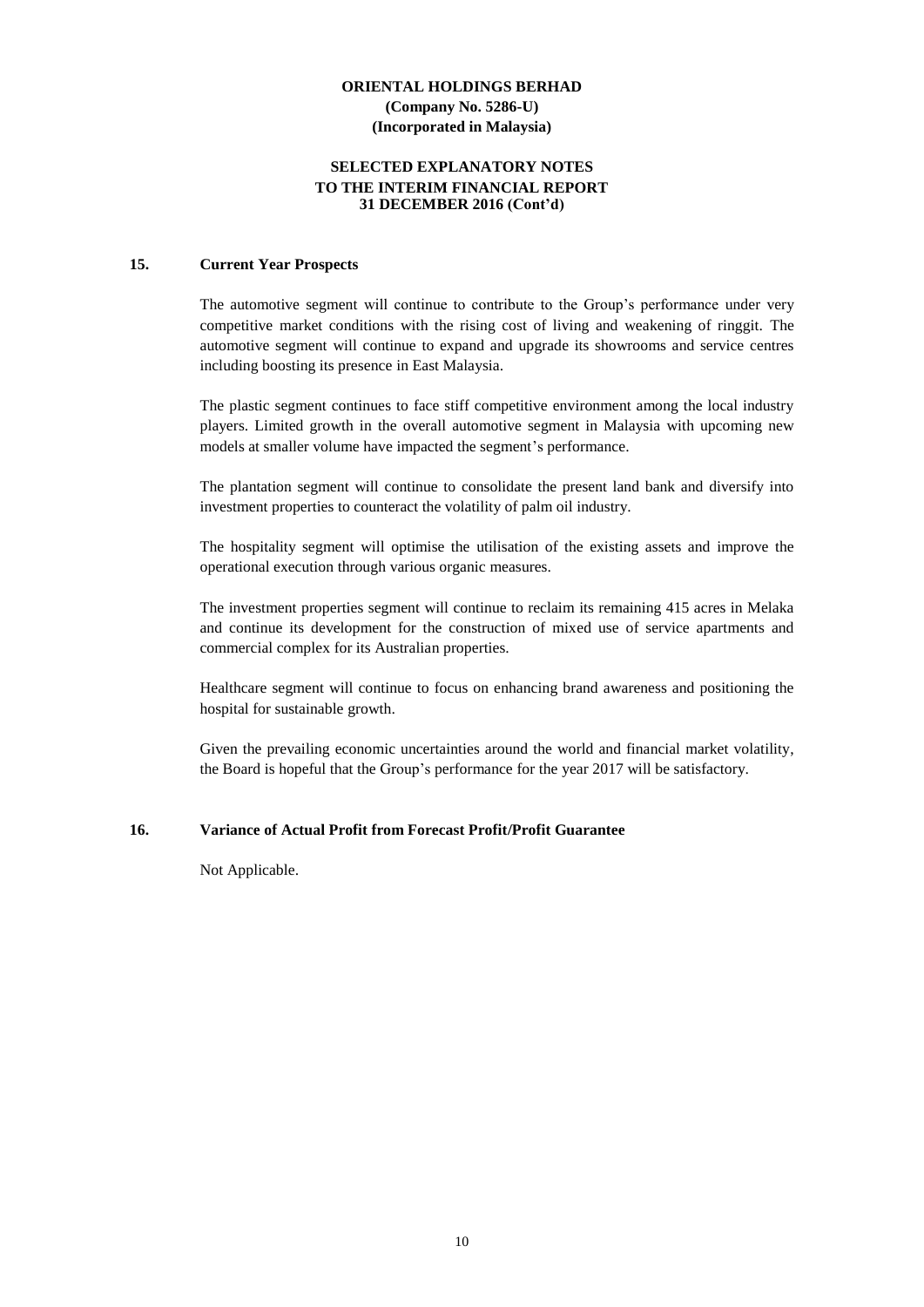# **ORIENTAL HOLDINGS BERHAD (Company No. 5286-U)**

## **(Incorporated in Malaysia)**

# **SELECTED EXPLANATORY NOTES TO THE INTERIM FINANCIAL REPORT 31 DECEMBER 2016 (Cont'd)**

#### **17. Taxation**

|                       | <b>Individual Quarter</b> |               | <b>Cumulative Quarter</b> |               |  |
|-----------------------|---------------------------|---------------|---------------------------|---------------|--|
|                       | Current                   | Preceding     | Current                   | Preceding     |  |
|                       | Year                      | Year          | Year                      | Year          |  |
|                       | Quarter                   | Quarter       | To date                   | To date       |  |
|                       | 31 Dec 16                 | 31 Dec 15     | 31 Dec 16                 | 31 Dec 15     |  |
|                       | <b>RM'000</b>             | <b>RM'000</b> | <b>RM'000</b>             | <b>RM'000</b> |  |
|                       | (Unaudited)               | (Unaudited)   | (Unaudited)               | (Audited)     |  |
| Current taxation      |                           |               |                           |               |  |
| Malaysian taxation    |                           |               |                           |               |  |
| - Based on profit for |                           |               |                           |               |  |
| the period            | 8,238                     | 12,559        | 20,615                    | 24,141        |  |
| (Over)/ Under         |                           |               |                           |               |  |
| provision in respect  |                           |               |                           |               |  |
| of prior period       | (668)                     | 413           | (1,203)                   | 909           |  |
|                       | 7,570                     | 12,972        | 19,412                    | 25.050        |  |
| Foreign taxation      |                           |               |                           |               |  |
| - Based on profit for |                           |               |                           |               |  |
| the period            | 31,725                    | 20,378        | 66,450                    | 69,444        |  |
|                       | 39,295                    | 33,350        | 85,862                    | 94,494        |  |
|                       |                           |               |                           |               |  |
|                       |                           |               |                           |               |  |
| Deferred taxation     |                           |               |                           |               |  |
| Current period        | 2,300                     | (13, 446)     | 2,294                     | (14, 857)     |  |
| (Over)/ Under         |                           |               |                           |               |  |
| provision in respect  |                           |               |                           |               |  |
| of prior period       | 110                       | (4, 497)      | 96                        | (3,779)       |  |
|                       |                           |               |                           |               |  |
|                       | 2,410                     | (17, 943)     | 2,390                     | (18, 636)     |  |
|                       |                           |               |                           |               |  |
|                       | 41,705                    | 15,407        | 88,252                    | 75,858        |  |

# **18. Status of Corporate Proposals**

There were no corporate proposals that have been announced by the Company but not completed at the date of this announcement except for the Stock Buy-Back which was approved by the stockholders at the Annual General Meeting on 2 June 2016 for the buy-back of up to 10% or up to 62,039,364 ordinary stocks. There were no stocks buy-back for the period to date.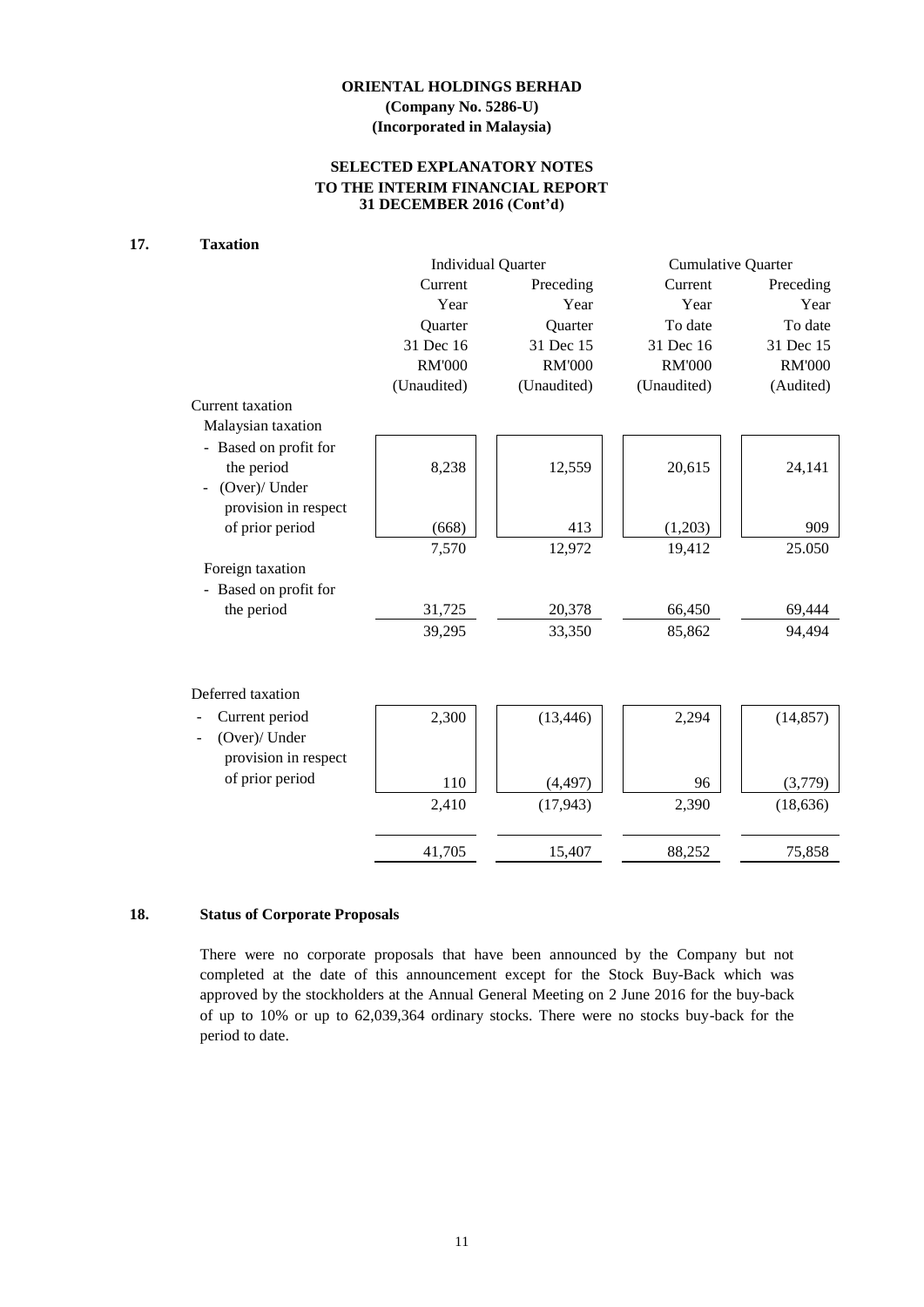# **SELECTED EXPLANATORY NOTES TO THE INTERIM FINANCIAL REPORT 31 DECEMBER 2016 (Cont'd)**

# **19. Group Borrowings**

|                              | Borrowings denominated in |                      |                   |               |  |  |  |
|------------------------------|---------------------------|----------------------|-------------------|---------------|--|--|--|
|                              | <b>Ringgit</b>            | - Foreign Currencies |                   |               |  |  |  |
|                              |                           | <b>Source</b>        | <b>RM</b>         |               |  |  |  |
|                              |                           | <b>Currency</b>      | <b>Equivalent</b> | <b>Total</b>  |  |  |  |
|                              | <b>RM'000</b>             |                      | <b>RM'000</b>     | <b>RM'000</b> |  |  |  |
|                              | I                         |                      | $\mathbf H$       | $I + II$      |  |  |  |
| Finance lease obligations    | 15,271                    |                      |                   | 15,271        |  |  |  |
|                              |                           |                      |                   |               |  |  |  |
| Other borrowings – secured   |                           | JPY 15.945 billion   | 612,771           | 612,771       |  |  |  |
|                              |                           | SGD 0.016 billion    | 49,382            | 49,382        |  |  |  |
|                              |                           | THB 0.094 billion    | 11,772            | 11,772        |  |  |  |
| Other borrowings – unsecured | 34,610                    | JPY 18.550 billion   | 712,466           | 747,076       |  |  |  |
|                              | 49,881                    |                      | 1,386,391         | 1,436,272     |  |  |  |

# **20. Changes in Material Litigations**

Not applicable.

# **21. Dividend Proposed**

The Board of Directors proposed a single tier second interim dividend of 6% (2015: 6%) totalling RM37,221,710 in respect of the financial year ended 31 December 2016. The entitlement date and payment date will be announced at a later date.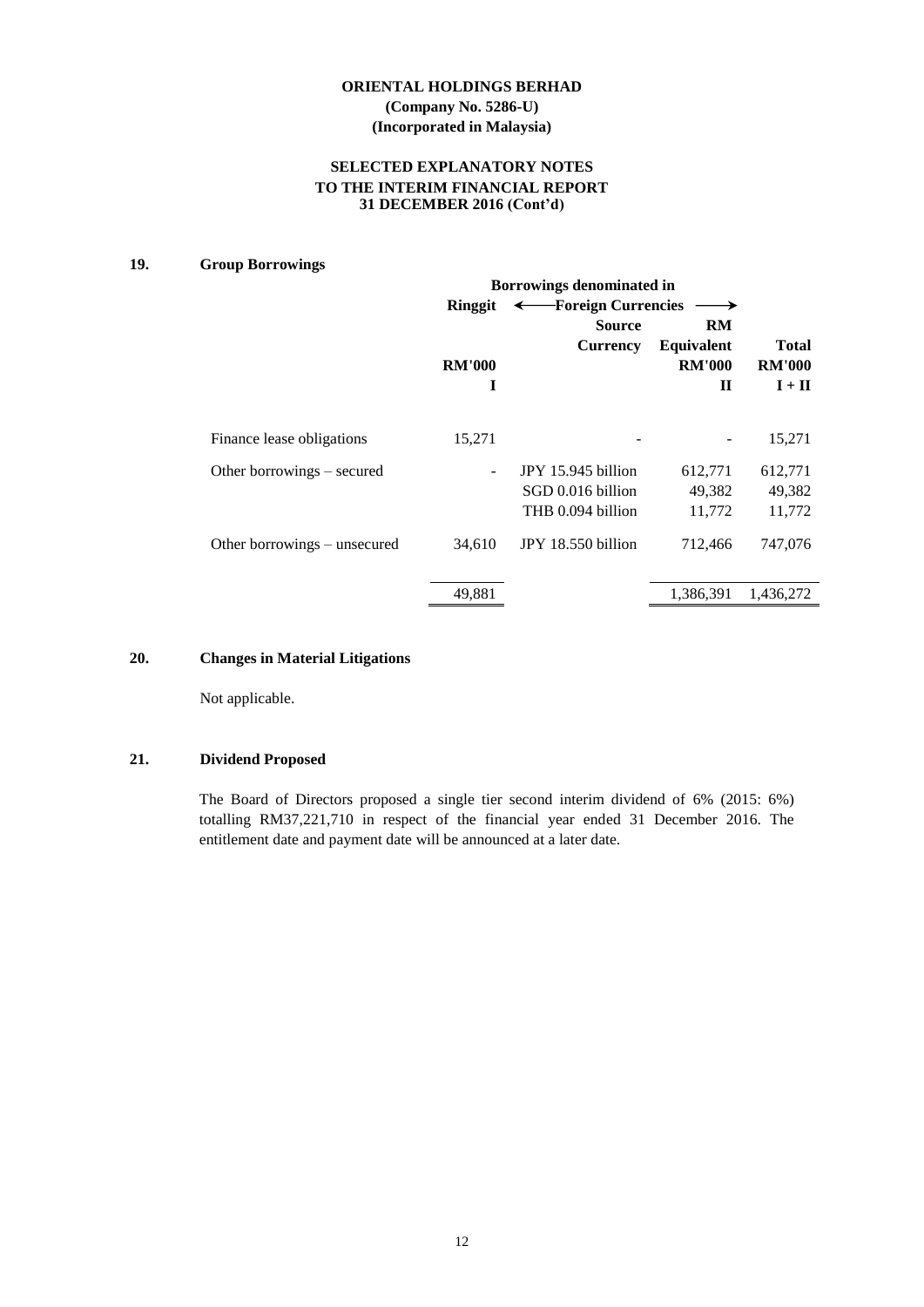# **SELECTED EXPLANATORY NOTES TO THE INTERIM FINANCIAL REPORT 31 DECEMBER 2016 (Cont'd)**

# **22. Basic Earnings per Stock**

The basic earnings per stock are computed based on the net profit for the year divided by the weighted average number of stocks in issue.

|                                              | <b>Individual Quarter</b> |              | <b>Cumulative Quarters</b> |                 |
|----------------------------------------------|---------------------------|--------------|----------------------------|-----------------|
|                                              |                           |              | Current                    | Preceding       |
|                                              | Current                   | Preceding    | Year To Date               | Year To Date    |
|                                              | Year Quarter              | Year Quarter | (Four quarters)            | (Four quarters) |
|                                              | 31 Dec 16                 | 31 Dec 15    | to $31$ Dec 16)            | to 31 Dec 15)   |
|                                              | RM'000                    | RM'000       | RM'000                     | RM'000          |
|                                              | (Unaudited)               | (Unaudited)  | (Unaudited)                | (Audited)       |
| Net profit for the period<br>attributable to |                           |              |                            |                 |
| Stockholders of the                          |                           |              |                            |                 |
| Company (RM'000)                             | 154,085                   | 82,697       | 277,912                    | 272,478         |
| Weighted average<br>number of stocks in      |                           |              |                            |                 |
| issue $(000)$                                | 620,362                   | 620,362      | 620,362                    | 620,362         |
| Basic earnings per                           |                           |              |                            |                 |
| stock (sen)                                  | 24.84                     | 13.33        | 44.80                      | 43.92           |